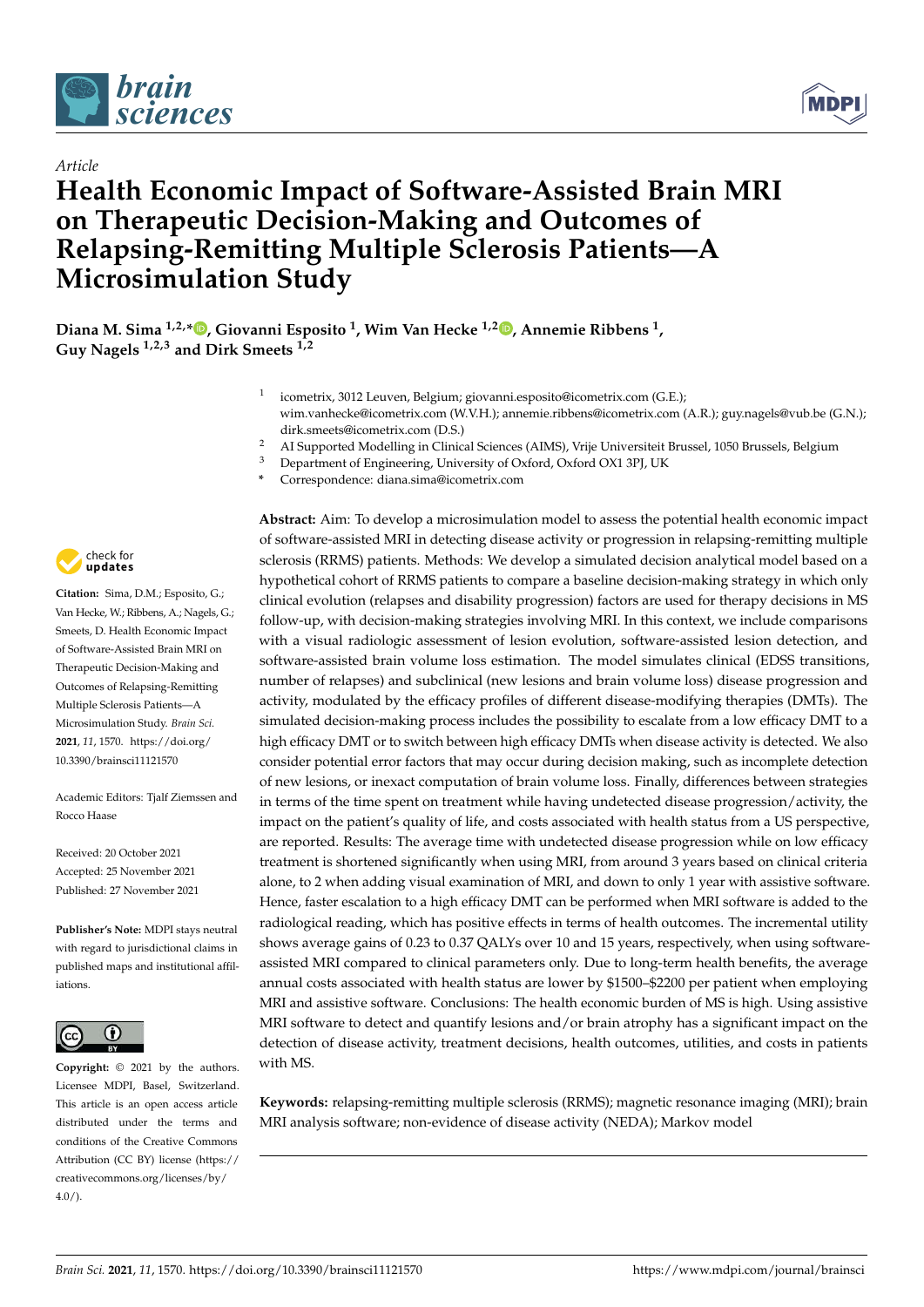#### **1. Introduction**

There are almost 25,000 newly diagnosed Multiple Sclerosis (MS) cases in the US each year, and nearly 1 million people are living with MS in the US (Atlas of MS, 2020, [www.atlasofms.org,](www.atlasofms.org) accessed on 15 October 2021). Relapsing-remitting multiple sclerosis (RRMS) is the most prevalent type of MS at diagnosis, with about 85% of people with MS being initially diagnosed with relapsing MS and approximately three times more females than males (Atlas of MS, 2020, [www.atlasofms.org,](www.atlasofms.org) accessed on 15 October 2021).

When a person is diagnosed with MS, the therapy goal is to stop or slow down the natural course of disease evolution, while balancing at the same time an acceptable level of burden, risks of side effects, and costs. Currently, there are more than twenty FDA-approved disease-modifying therapies (DMTs) available for RRMS patients [\(nationalmssociety.org/Treating-MS/Medications,](nationalmssociety.org/Treating-MS/Medications) accessed on 15 October 2021). These are intended to reduce the disease burden, disease activity, and progression, but they do not cure the underlying disease. The current treatment guidelines state that any evidence of disease activity while on consistent treatment should prompt the consideration of an alternative regimen to optimize therapeutic benefit [\[1\]](#page-17-0). Therapy selection, either immediately after diagnosis or in further follow-up, is made on a case-by-case basis and depends on the perceived level of clinical and subclinical disease activity and progression.

Evidence of clinical disease activity and progression are new relapses and disability worsening, as often measured by the Kurtzke Expanded Disability Status Scale (EDSS). Subclinical disease activity and progression are evaluated on brain (and spinal cord) magnetic resonance imaging (MRI) scans, by measuring the number of new and enlarging lesions as well as brain atrophy [\[2\]](#page-17-1). Though relapses and EDSS are considered primary endpoints in pivotal clinical trials and are an important therapeutic target in MS, yearly MRI scans have become part of standard MS monitoring and are crucial for clinical decisionmaking. In addition, "silent" progression due to brain atrophy has been found to be associated with long term disability accumulation in patients without relapses, suggesting that the process that underlies secondary progressive MS likely begins far earlier than is generally recognized [\[3\]](#page-17-2).

Though MRI measures of new and enlarging lesions and brain atrophy are essential for therapeutic decision-making in MS, the typical radiological report is qualitative and based on a visual assessment. Detecting and quantifying disease activity based on brain MRI scans visually is a difficult and tedious task, and it is known that around 24% of radiological reports of brain MRI scans contain discrepancies [\[4\]](#page-17-3). Fortunately, thanks to recent imaging artificial intelligence (AI) innovations, reliable regulatory cleared software solutions for MRI volumetry are being increasingly used in clinical practice to enhance radiological reporting [\[5\]](#page-17-4). This technology brings potential advantages in terms of enhanced sensitivity for detecting subclinical pathologic aspects, as well as increased reproducibility compared to visual radiological evaluation [\[4](#page-17-3)[,6](#page-17-5)[,7\]](#page-17-6).

In this paper, we focus on the potential health economic impact of using brain MRI reading and analysis software during decision-making in MS. To this end, a novel approach is proposed, where a cohort of RRMS patients is simulated based on a hidden state of disease activity, which is assessed with different decision-making strategies. The impact of these decisions over time is evaluated in terms of health outcomes and costs.

Evaluating the health economic impact of treatment decisions in MS is very relevant, as, in the US, MS is the second most costly chronic condition (after congestive heart failure), with more than \$4 million in total lifetime costs per patient [\[8](#page-17-7)[–10\]](#page-17-8). With several MS therapies available, it has been shown that adopting a more personalized medicine in MS, including data-driven clinical decision-making, has the potential to increase the health impact of existing treatments by over 50%, and therefore significantly reduce the costs [\[11\]](#page-17-9).

The present simulated decision analytical model compares a baseline decision-making strategy for RRMS follow-up, in which only clinical evolution (relapses and EDSS progression) factors are used, with decision-making strategies involving MRI actively. In addition, the health economic analysis is simulated in the case of visual inspection of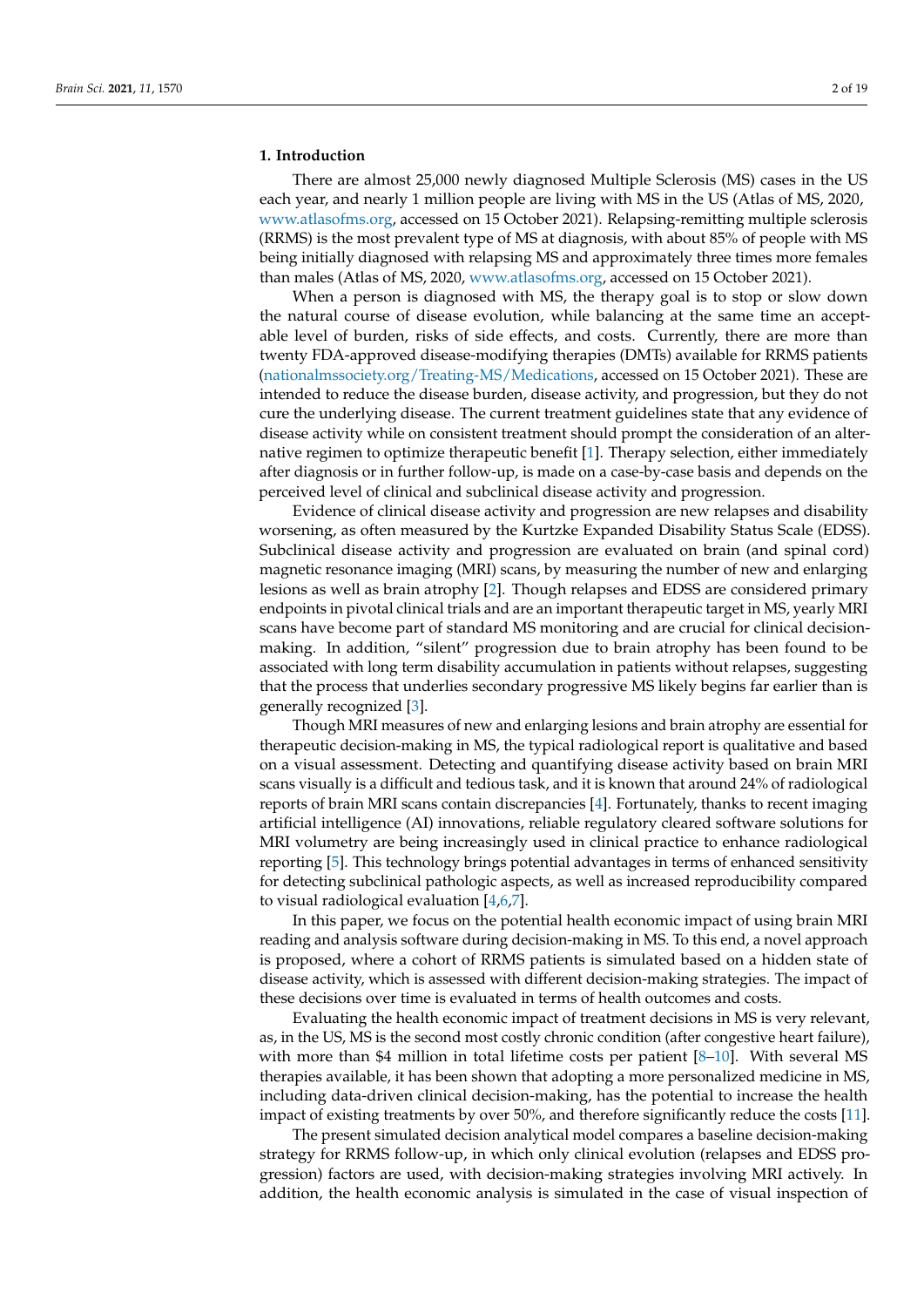MRIs vs. using assistive software that detects new lesions and estimates the rate of brain atrophy. We run the model on a simulated cohort of RRMS patients from the moment they are prescribed a low efficacy DMT and evaluate the impact of the therapeutic decisionmaking path on outcomes, health utilities, and related costs, thereby adopting the US healthcare perspective.

# **2. Materials and Methods**

# *2.1. Model Structure*

We construct a decision-analytic model as a Markov model in which the states and state transitions are based on disability progression as measured with the EDSS, similar to previous widely used model structures of disability progression in RRMS [\[12–](#page-17-10)[14\]](#page-17-11). In addition to these classical EDSS-based Markov models, the simulated patients can experience both clinical and subclinical disease activity, in the form of EDSS progression, relapses, new lesions, and/or brain atrophy; see Figure [1.](#page-2-0) The cycle duration is one year, which is the maximally recommended duration between neurological (including MRI) examinations for RRMS patients [\[15\]](#page-17-12).

<span id="page-2-0"></span>

**Figure 1.** Schematic representation of the Markov model for disease progression; EDSS = Kurtzke Expanded Disability Status Scale; state  $A = EDSS$  state at the start of a model cycle; state  $B = EDSS$  state at the end of a model cycle.  $EDSS$ progression  $(B > A)$ , regression  $(B < A)$  or stability  $(B = A)$  are possible. Clinical and subclinical disease activity may occur during each cycle. during each cycle.

A hypothetical cohort of 1000 RRMS patients (female to male ratio 3:1) is simulated from the moment they start therapy on a low efficacy DMT. During each model cycle over a certain horizon (here, 10- or 15-years horizons are considered), patients can experience disease progression in terms of EDSS, relapses, lesion evolution, and/or brain volume progression in RRMS under the "best supportive care" [\[16\]](#page-17-13), modulated by the efficacy of various DMTs in slowing down disease progression. The number of annual relapses of various DMTs in slowing down disease progression. The number of annual relapses (aR) and the annual number of new lesions (aNL) are randomly drawn from discrete probability distributions, constructed based on the same two factors: (1) natural history nedata of annualized relapse rates and new lesions in untreated "best supportive care" RRMS, and (2) the efficacy of various DMTs in suppressing relapses or new lesion formation, respectively. Brain volume loss is modeled as an annualized percentage of brain volume change (aPBVC), which is simulated from a Gaussian distribution with mean and standard loss. EDSS transition probabilities are defined based on historical data of natural disease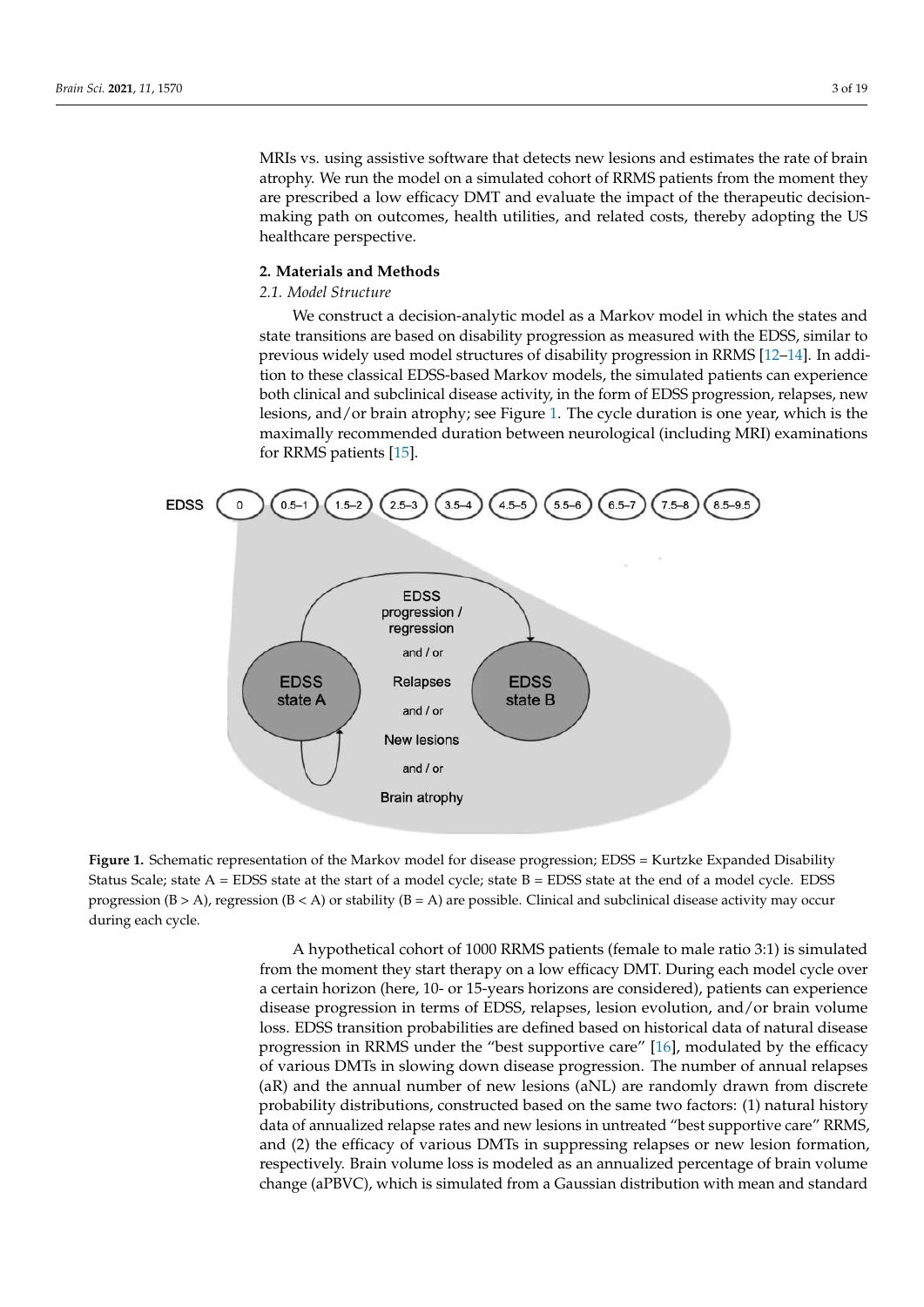deviation parameters that depend on DMT efficacy in slowing down brain atrophy. Details regarding all simulation parameters are presented in Section [2.3.](#page-5-0)

These 4 parameters characterize each patient during each cycle, and, by applying appropriate thresholds (defined in Table [1](#page-3-0) in Section [2.2\)](#page-4-0), these parameters define the hidden state of disease activity for each patient at the end of each model cycle. If any one of the 4 parameters exceeds its respective threshold, then we refer to the patient's hidden state as "true disease activity", which might signify a suboptimal response to therapy if the patient is on a DMT. Else, we label the patient as stable since there is no evidence of disease activity.

| <b>Strategy</b>      | <b>Criteria for Detecting Disease Activity</b>                                                                                                            | <b>Parameter Choices</b> *                                              |
|----------------------|-----------------------------------------------------------------------------------------------------------------------------------------------------------|-------------------------------------------------------------------------|
| without MRI          | at least n <sup>relapse</sup> clinical relapses<br>or<br>EDSS disability progression **                                                                   | $n^{relapse}$ : {1, 2, 3}                                               |
| NEDA-3<br>(visual)   | same as "without MRI"<br>or<br>at least n <sup>lesion</sup> new lesions, but<br>only a proportion plesion of true lesions are caught                      | $n^{\text{lesion}}$ : {1, 2, 3, 4}<br>plesion: 33%, 66%                 |
| NEDA-3<br>(software) | same as "NEDA-3 (visual)"                                                                                                                                 | $n^{\text{lesion}}$ : {1, 2, 3, 4}<br>plesion: 90%, 100%                |
| NEDA-4<br>(software) | same as "NEDA-3 (software)"<br>or<br>annualized whole brain volume loss $> \alpha$ %<br>measurement error between two consecutive<br>scans: $+\epsilon\%$ | $\alpha$ : {0.4, 0.52, 0.72}<br>$\varepsilon$ : {0.1, <b>0.2</b> , 0.3} |

<span id="page-3-0"></span>**Table 1.** Observation strategies and choice of decision parameters.

\* Default values used in the Section [3](#page-8-0) are in bold; alternative parameter choices are discussed in Appendix [C.](#page-15-0) \*\* EDSS disability progression is defined here as one of the following: if baseline EDSS 0, EDSS increase ≥ 1.5 points; if baseline EDSS ≥ 1, EDSS increase ≥ 1 point; if baseline EDSS > 5, EDSS increase ≥ 0.5 points. Abbreviations: EDSS, Expanded Disability Status Scale; NEDA, No Evidence of Disease Activity.

Additionally, we consider a clinical observation model that simulates how a clinician reads and interprets the (partially) available disease activity/progression information, and how this translates into therapy decisions (see Figure [2\)](#page-4-1). In this context, four different clinical decision strategies are compared:

- 1. clinical examination without MRI: disease activity or progression is established solely on clinical relapses and/or EDSS progression;
- 2. NEDA-3 (visual): clinical criteria (as above) are complemented by visually inspected MRI to detect lesion evolution;
- 3. NEDA-3 (software): NEDA-3 (visual) criteria as above are complemented by softwareassisted lesion detection;
- 4. NEDA-4 (software): NEDA-3 (software) criteria as above are complemented by software-assisted brain volume loss computation.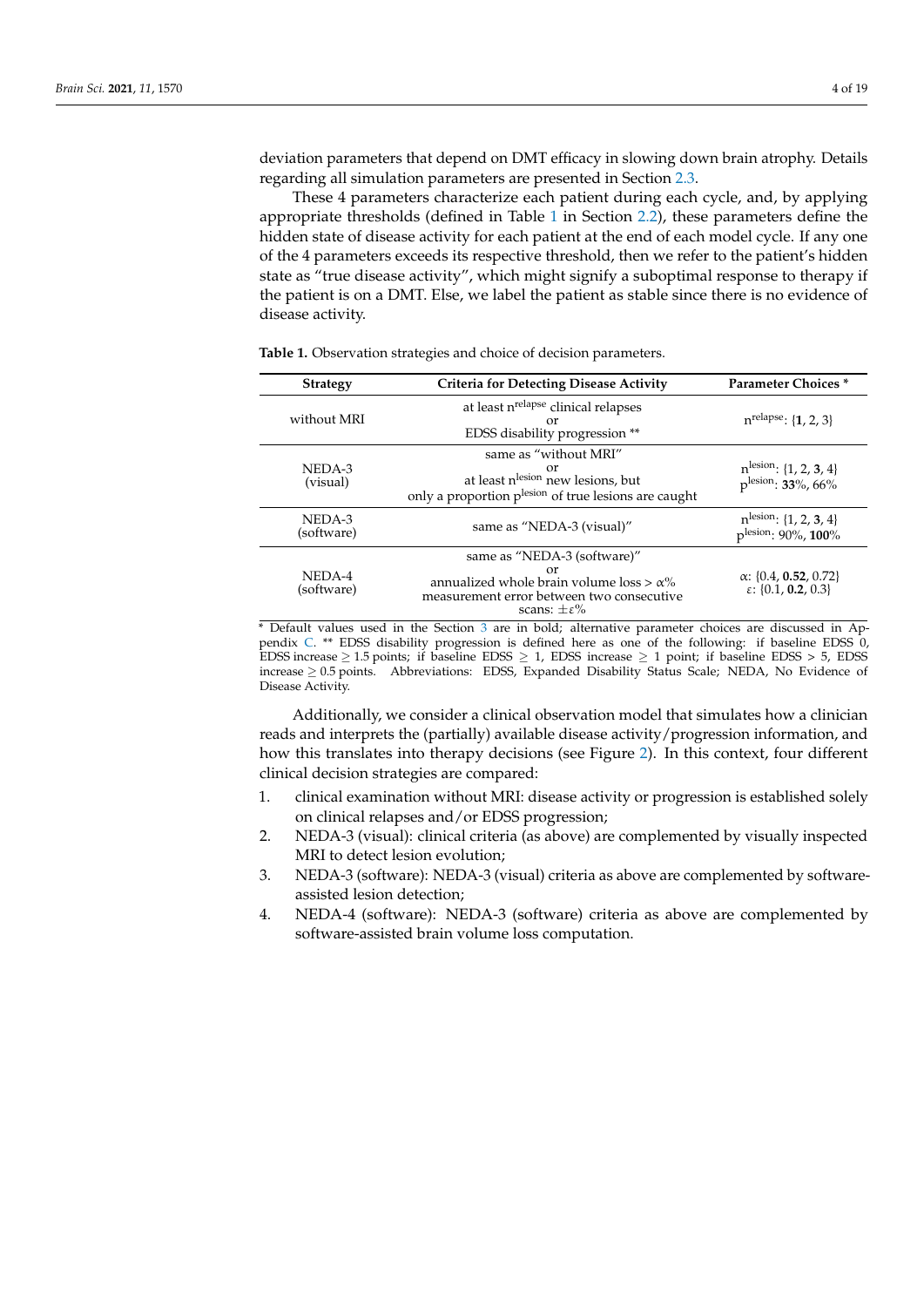<span id="page-4-1"></span>

Figure 2. Schematic representation of the interaction between the hidden patient state, defined by the disease activity parameters, the considered observation strategies, and the therapy decision-making options after each model cycle.

Under the considered observation strategies, not all parameters are available or are used. Thus, different observation strategies might lead to different therapeutic decisions. The options are to either continue the current DMT or to stop/switch it (see Figures [2](#page-4-1) and [3\)](#page-4-2). For simplicity, we group DMTs in two families of "low efficacy DMTs" and "high efficacy DMTs", where the grouping reflects differences in the efficacy profile [\[17\]](#page-17-14). All patients start on a low efficacy DMT, with the possibility to escalate to a high efficacy DMT.

<span id="page-4-2"></span>

Figure 3. Schematic representation of the clinical decision-making process for a particular decisionmaking strategy. The disease activity status is either correctly or wrongly detected depending on the available information. At the next cycle, a patient stays on the same therapy if no disease activity is detected or can stop/switch therapy if disease activity is detected.

# <span id="page-4-0"></span>2.2. Simulation of Observation and Therapy Decision Strategies

At the end of a model cycle, each therapy decision-making strategy is applied to each simulated pati[en](#page-3-0)t. Table 1 presents the specific criteria defining detection of disease activity/progression for each strategy. The same thresholds are also applied for deciding the "ground truth" status based on the simulated hidden disease activity parameters. An increase in EDSS, the occurrence of relapses, the occurrence of new lesions, or abnoralso highly dependent on  $\frac{1}{2}$  and  $\frac{1}{2}$  is the contract of  $\frac{1}{2}$ . Detection is the contract of  $\frac{1}{2}$  is the indicate discose. mal brain volume loss, with the thresholds described in Table  $1$ , thu[s i](#page-3-0)ndicate disease<br>activity/progression activity/progression.

For the EDSS and aR values, which are used identically in all strategies, it is assumed that the true values are available, without measurement error. Inter-rater variability and other uncertainties are not modeled for these clinical parameters. For aNL, it is known that visual detection of lesion activity on MRI follow-up scans can be imperfect, and is numerical threshold on the annualized brain volume loss, as this impossible to assess  $\frac{1}{2}$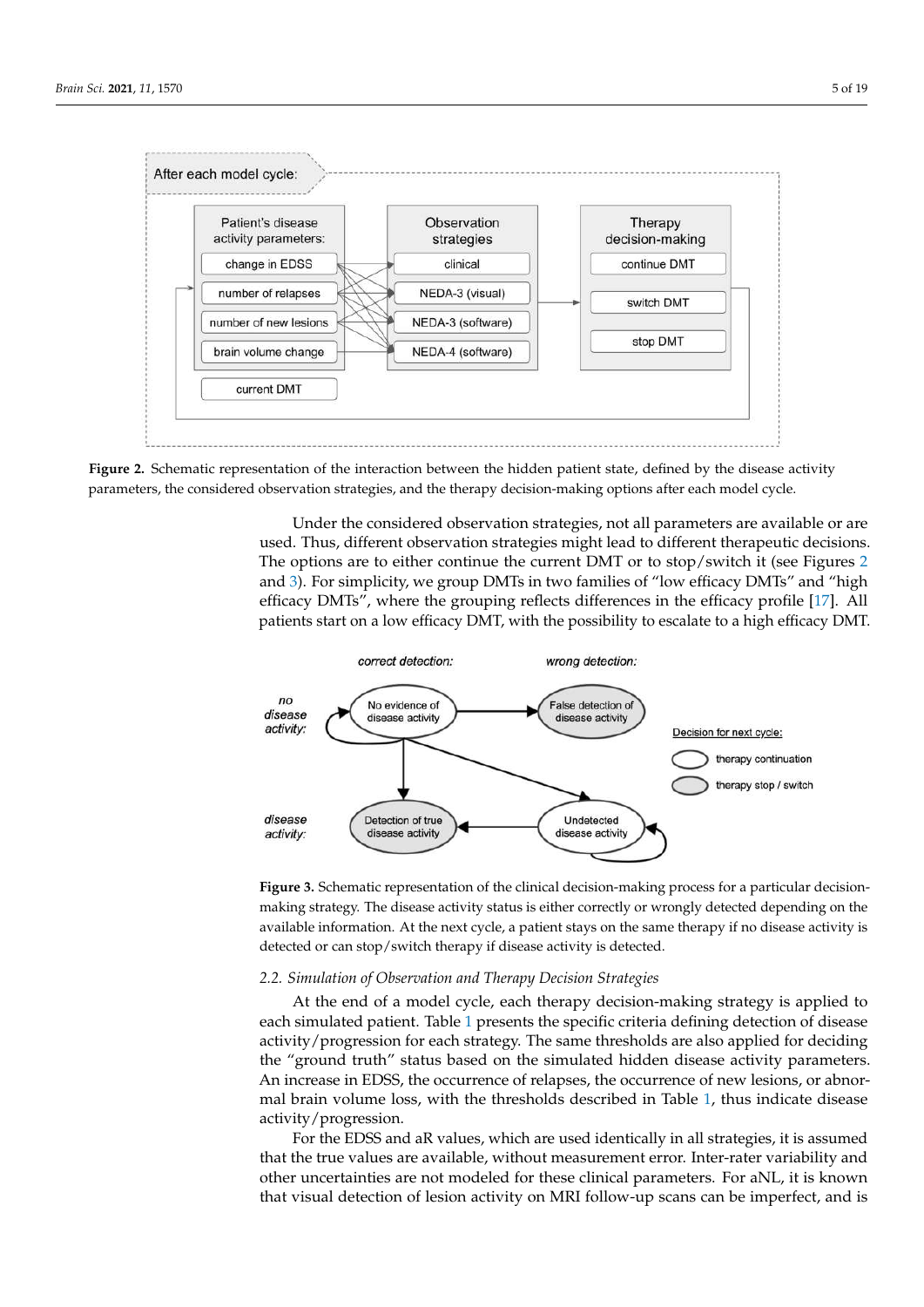also highly dependent on radiologists' experience and specialization [\[7,](#page-17-6)[18\]](#page-17-15). Detection is significantly enhanced by assistive software, e.g., by tools that align MRI scans from different time points, or highlight new lesion candidates using a color code, with the rate of new lesion detection shown to be around 3–4 times higher when using assistive software compared to visual inspection of MRI scans [\[7](#page-17-6)[,18](#page-17-15)[–21\]](#page-17-16).

In addition, visual MRI assessment is non-quantitative and precludes the use of a numerical threshold on the annualized brain volume loss, as this is impossible to assess with the naked eye. Specialized MRI volumetric software becomes a necessity to quantify subtle changes, which are typical of the order of  $-0.5\%$ /year in MS patients [\[22\]](#page-17-17). However, aPBVC estimation with state-of-the-art software may suffer from measurement error of 0.1% (median absolute error) or higher, depending on the MRI machines, imaging sequences, use of different scanners for follow-up, etc [\[23\]](#page-18-0). In our model, we simulate measurement error on the aPBVC between two consecutive MRIs in the "NEDA-4 (software)" strategy by adding a zero-mean random error term on the ground truth aPBVC (see parameter choices in Table [1\)](#page-3-0). However, when MRI scans are available for multiple years in a row, the brain volume loss computation would become more precise, because random measurement errors can be averaged out. To model this aspect, the standard deviation of the error term decreases in time with a factor equalling the square root of the number of available consecutive pairs of follow-up scans.

Based on these assumptions, true disease progression can be correctly or wrongly detected at the end of each cycle with any strategy, leading to a transition towards the "true detection of disease activity" or "undetected disease activity" states (i.e., the 2 bottom nodes in Figure [3\)](#page-4-2), respectively. However, due to the nature of the simulation, only the "NEDA-4 (software)" strategy can lead to a wrong detection of disease activity (top-right node in Figure [3\)](#page-4-2), which happens when there is no disease activity (i.e., all ground truth clinical and subclinical parameters correspond to a NEDA-4 status), but aPBVC gets slightly beyond the considered pathological threshold due to measurement error. In Section [3,](#page-8-0) we evaluate how often this happens, and what health economic consequences can be attributed to that. We also show the frequency of all other decision-making reasons per strategy and cycle.

Finally, if disease activity is detected based on the available parameters and the considered strategy, a patient on low efficacy DMT can switch to a high efficacy DMT. Whether the new DMT is successful or not is then evaluated at the end of the next model cycle under the same decision-making strategy.

If a patient with detected disease activity was already on high efficacy DMT, then a random switch within the high efficacy DMT family is allowed once, after which the patient is kept on the latest DMT until the end of the simulation or until it reaches EDSS greater than or equal to 7. In the latter case, it is assumed that the patient is taken off DMTs; the patient remains in the Markov model and follows a natural course of the disease but is ignored in the therapy decision-making model, meaning that no therapy decision state changes occur in the next model cycles.

#### <span id="page-5-0"></span>*2.3. Model Inputs—Simulation Details*

#### 2.3.1. MS Disease Progression Parameters

As mentioned above, the hidden state parameters (EDSS, aR, aNL, and aPBVC) are simulated for each patient at each cycle. They are randomly sampled from appropriate probabilistic distributions, learned from untreated "best supportive care" RRMS natural history data, but modulated by relative efficacy gains characterizing each DMT family. Efficacy gains for EDSS progression and aR are taken from a network meta-analysis of 33 unique randomized trials with 21,768 patients presented in [\[17\]](#page-17-14) evaluating more than 10 FDA-approved DMTs, which we recombine into 2 wide intervals corresponding to low and high efficacy DMT families (Table [2\)](#page-7-0). To simulate how well a particular DMT suppresses disease activity in a particular simulated patient, a percentile score is randomly chosen for each patient on DMT and defines the efficacy gain factors for each hidden parameter. This percentile score stays in principle constant for each patient during model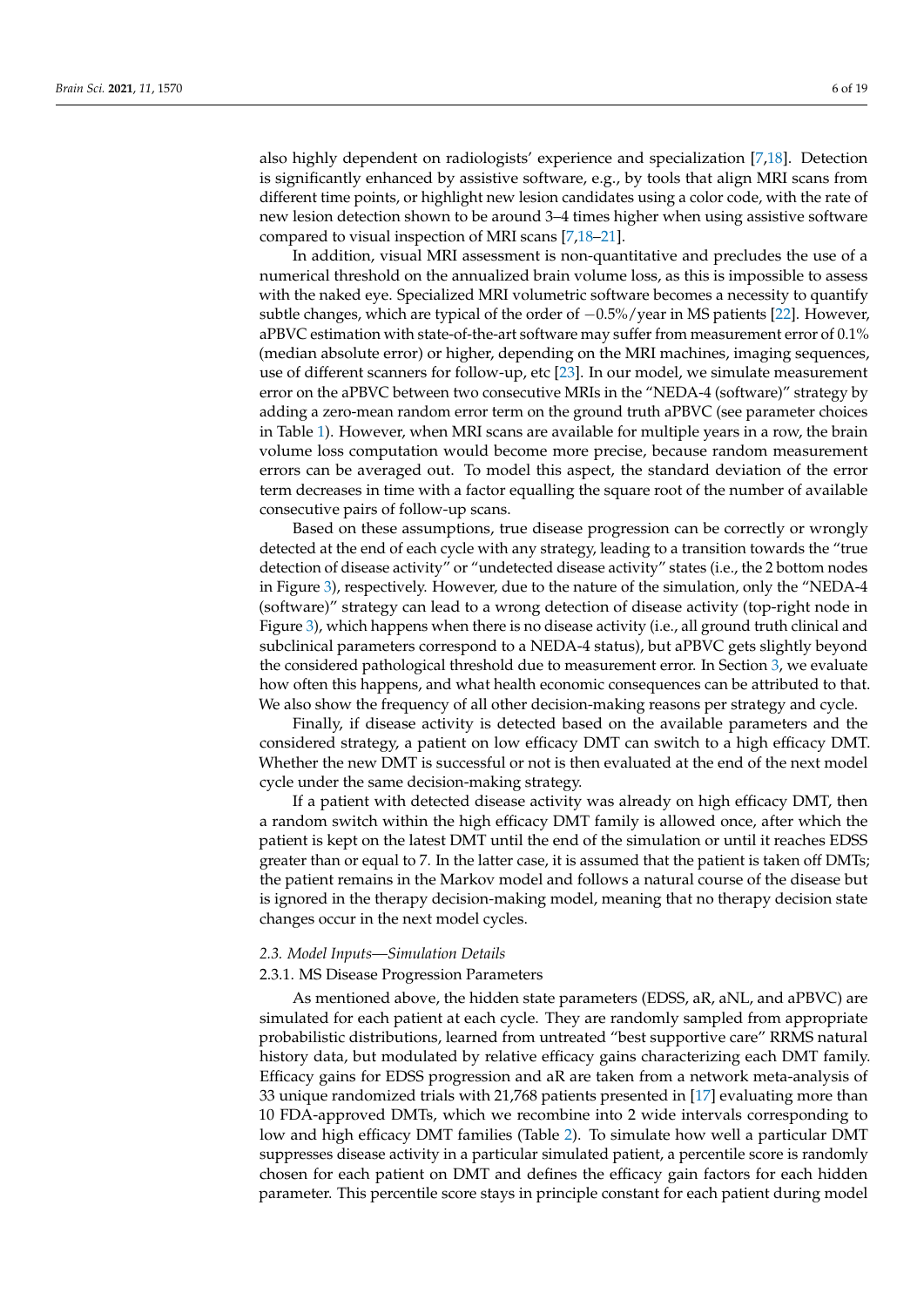cycles until a change in DMT occurs for that patient. However, the model assumes that undetected patients with MRI activity experience a faster EDSS progression than stable patients. This is penalized by including an acceleration parameter  $(AP = 1.484)$  in the model to increase the probability of future progression prior to adjustment for the effect of DMT, as described in [\[24\]](#page-18-1).

# 2.3.2. EDSS

The disability states in the model are defined using steps 0 (normal) through 9.5 (helpless patient confined to bed and unable to communicate effectively or eat/swallow) of the EDSS. Each patient in the simulated cohort is initially assigned a random starting value for EDSS, uniformly sampled from 0 to 3 (Appendix [A](#page-13-0) Table [A1\)](#page-13-1). In each model cycle, patients may stay in the same disability state, progress to a higher (worse) disability state, or regress to a lower (better) disability state. The unmodulated EDSS transition probability matrix is based on the British Columbia Multiple Sclerosis longitudinal observational cohort [\[16,](#page-17-13)[25\]](#page-18-2) and is presented in Appendix [A](#page-13-0) Table [A2.](#page-14-0) This "natural course" EDSS transition probability matrix is based on a mixed-sex cohort, therefore it is first modified for each patient by a sex-specific risk factor (1.05 for males and 0.97 for females, corresponding to an increased chance of EDSS progression in males, as observed in an analysis of the MSBase Registry data [\[26\]](#page-18-3)). Then it is further modified for each patient by a relative risk factor based on the efficacy gain percentile score assigned to that particular patient and the assigned DMT:

- first, the relative risk factor is obtained from the interval corresponding to the patient's DMT family (see Table [2,](#page-7-0) second column) assuming a uniform distribution and using the patient's fixed percentile score;
- secondly, a new EDSS transition matrix is constructed by multiplying all transitions going from the patient's current EDSS state towards states higher than the current EDSS state by f. For  $f < 1$ , this leads to less chance of EDSS progression. The remaining transition probabilities corresponding to EDSS states lower than or equal to the current state are scaled proportionally in order to ensure that all probabilities sum to 1 in each row.

At the end of a cycle, a new EDSS state is randomly generated based on the current EDSS state and the adapted transition probability matrix.

# 2.3.3. Relapses and New Lesions

Both lesion activity and relapses are simulated as discrete random counts from zeroinflated distributions. The most widely accepted statistical model for annual counts of relapses or new lesions in MS is the negative binomial distribution, which is defined based on an average value  $\mu$  and an over-dispersion parameter  $\theta$  [\[27\]](#page-18-4). For aR, the mean  $\mu$  is around 0.6–0.8 and varies with EDSS. We use estimates from [\[17\]](#page-17-14), see Appendix [A](#page-13-0) Table [A3.](#page-14-1) The dispersion parameter is fixed at  $\theta = 0.5$ . For aNL, we use experimental lesion count fitting results in untreated MS MRI datasets [\[28\]](#page-18-5), to get approximate estimates for  $\mu$  and  $\theta$ as 10 and 0.5, respectively.

In order to simulate treatment effects on aR and aNL, the mean value is modulated by the efficacy improvement expected for low or high efficacy DMTs, respectively. Aban et al. [\[29\]](#page-18-6), among others, argued that the dispersion parameter  $\theta$  can be kept constant, regardless of the treatment, and only the mean  $\mu$  should be modulated by the treatment effect as f  $* \mu$ with f < 1. It remains to define the specific efficacy factors f for aR and aNL, respectively. For aR, there are various sources (including the meta-analysis in [\[17\]](#page-17-14)) that provide these factors for a range of currently available DMTs for RRMS. Moreover, the patient's sex is an additional modifier for the mean relapse rate, with the relapse frequency 17.7% higher in females compared with males [\[30\]](#page-18-7). We group the low and the high efficacy DMTs and express the efficacy gain in terms of a rate ratio (see Table [2,](#page-7-0) middle column). For the effect of DMTs on new lesions, we did not find efficacy gain estimates expressed similarly in the literature. However, we rely on the relationship between treatment effects on lesions and relapses uncovered in a comprehensive meta-analysis of MRI outcomes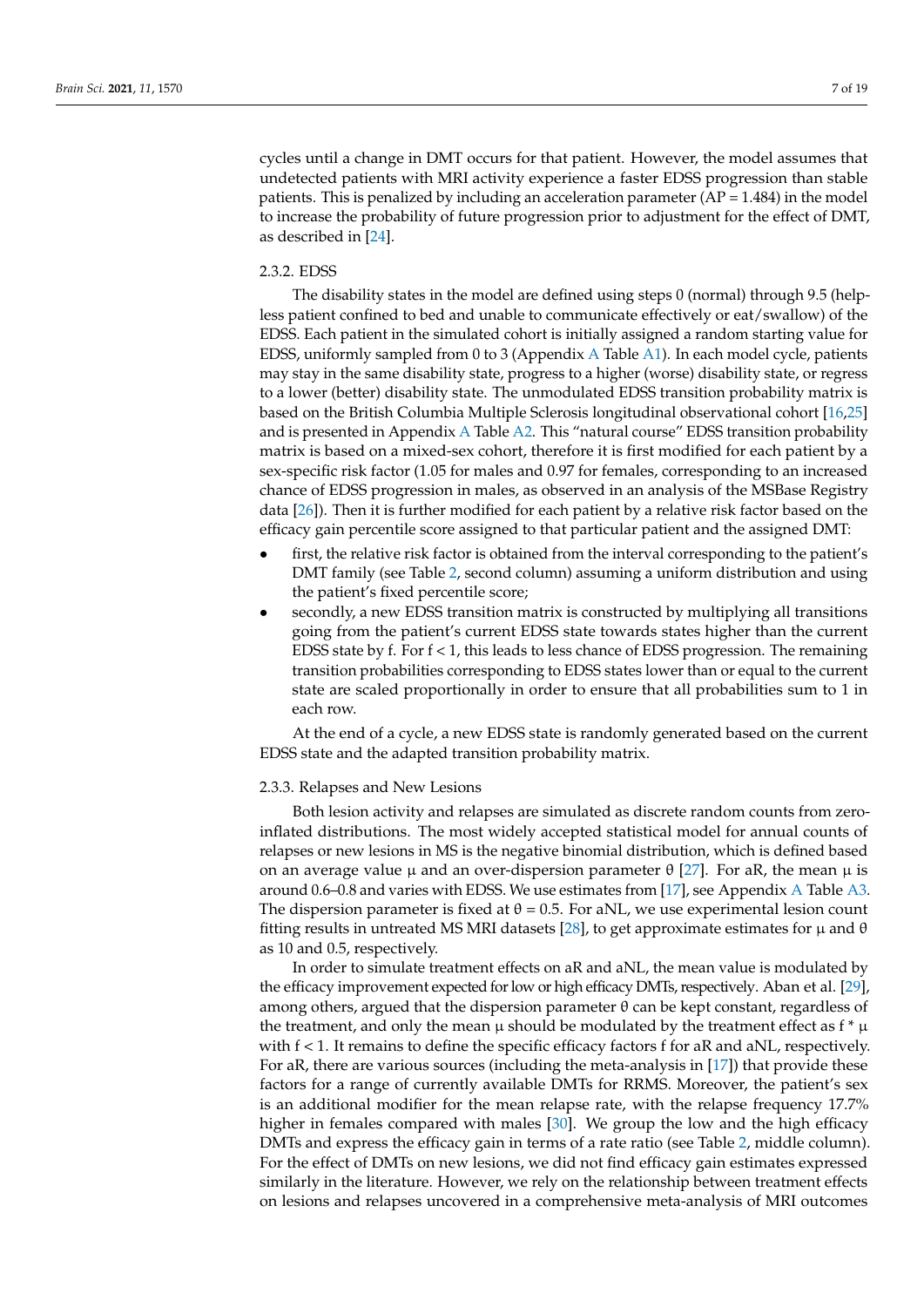from 54 comparative randomized trials in more than 25,000 patients with RRMS [\[31\]](#page-18-8). The mean cumulative number of new or active T2 lesions, or gadolinium-enhancing lesions on monthly scans, counted over the follow-up period was extracted from each trial as the MRI endpoint for the analysis. The ratio between the average number of MRI lesions per patient in the experimental and the control groups was used to summarise the treatment effect on MRI lesions (lesions\_effect) in each trial, and the effect on relapses (relapse\_effect) was similarly computed. The treatment effect on lesions was found to be well correlated to the treatment effect on annual relapse rates, with log (relapse\_effect) = 0.53 log (lesions\_effect),  $R^2$  = 0.76. We apply this relationship to the rate ratios available from [\[17\]](#page-17-14) for aR in order to obtain rate ratios for new lesions; see Table [2](#page-7-0) (4th column).

<span id="page-7-0"></span>**Table 2.** Effectiveness of disease-modifying therapies on EDSS disability progression, relapses, new lesions, and brain volume loss.

| <b>Therapy Family</b>     | <b>Relative Risk of</b><br><b>Disability</b><br>Progression <sup>c</sup> | <b>Rate Ratio for</b><br>Relapse Rate c | <b>Rate Ratio for</b><br>New Lesions <sup>d</sup> | $a$ PBVC $e$         |
|---------------------------|--------------------------------------------------------------------------|-----------------------------------------|---------------------------------------------------|----------------------|
| low efficacy <sup>a</sup> | $0.52 - 1.23$                                                            | $0.55 - 0.94$                           | $0.32 - 0.89$                                     | $-0.51\% \pm 0.27\%$ |
| high efficacy b           | $0.25 - 0.90$                                                            | $0.22 - 0.63$                           | $0.06 - 0.42$                                     | $-0.27\% + 0.15\%$   |

<sup>a</sup> Beta interferon, glatiramer acetate, teriflunomide are included. <sup>b</sup> Alemtuzumab, natalizumab, ocrelizumab are included.  $c$  Values are pooled from  $[17]$ , taking the minimum and maximum bounds from the intervals given for different DMTs in the 2 considered DMT families. See also [A](#page-13-0)ppendix A Table [A4.](#page-14-2) <sup>d</sup> Values are estimated based on the relationship between the relative treatment effect on MRI lesions and the relative treatment effect on relapses, log (relapse\_effect) = 0.53 log (lesions\_effect) [\[31\]](#page-18-8); in other words, the values in columns 3 and 4 are linked through this equation.  $e$  Mean  $\pm$  standard deviation of Gaussian distributions are taken from [\[22\]](#page-17-17).

#### 2.3.4. Brain Atrophy

Annual brain volume loss is simulated based on 2 Gaussian distributions that can be attributed to low efficacy and high efficacy DMT profiles. It is known that the distribution of aPBVC is highly overlapping between healthy subjects and untreated MS groups [\[22\]](#page-17-17) and that brain volume loss is age-dependent [\[32\]](#page-18-9). High efficacy DMTs are able to bring the average annual volume loss down to values seen in healthy controls, while the distribution of brain atrophy rates in patients treated with low efficacy DMTs is significantly more pronounced and often at the same rates as in untreated MS [\[22](#page-17-17)[,33](#page-18-10)[,34\]](#page-18-11). Mean aPBVC values observed in the placebo arms and treatment arms across about a dozen MS clinical trials range from −0.43% to −0.78% for placebo, −0.44% to −0.60% for low efficacy DMT and −0.22% to −0.36% for high efficacy DMT (see [\[34\]](#page-18-11) (Table 4)). Since we consider only two DMT families (low and high efficacy), the Gaussian model parameters used for aPBVC simulation in our model are taken from [\[22\]](#page-17-17) and shown in Table [2](#page-7-0) (right-most column).

The probabilistic distributions used to simulate aR, aNL, and aPBVC, as well as to perform EDSS state transitions, are illustrated in Appendix [C](#page-15-0) Figure [A1.](#page-16-0)

#### *2.4. Outcome Measures, Utilities, and Costs*

For each strategy, the total number of years (cycles) spent by each patient in the "undetected disease progression" state while on low efficacy DMT is computed. This number gives an indication about the potential time lost before escalating to a high efficacy DMT.

The simulation also keeps track of utilities and costs for each patient by assuming them to be conditional on the EDSS state and the number of relapses occurring in each model cycle. Mean utility (in QALYs) by EDSS state is sourced from [\[25\]](#page-18-2) (see Appendix [B](#page-15-1) Table [A5\)](#page-15-2) and ranges from 0.9248 at EDSS 0, which is close to the value 1 corresponding to perfect health, to a negative value of  $-0.2304$  at EDSS 9 (a state that is subjectively deemed as being worse than dead). For each cycle spent in a certain EDSS state, the utility value corresponding to that EDSS state is added to the total utility of the simulation. Disutility values per relapse vary widely in the literature and are usually dependent on relapse severity. For simplicity, we consider only an average relapse disutility of  $−0.0437$  per relapse as in [\[12,](#page-17-10)[35\]](#page-18-12). No disutility is considered for the occurrence of new lesions or brain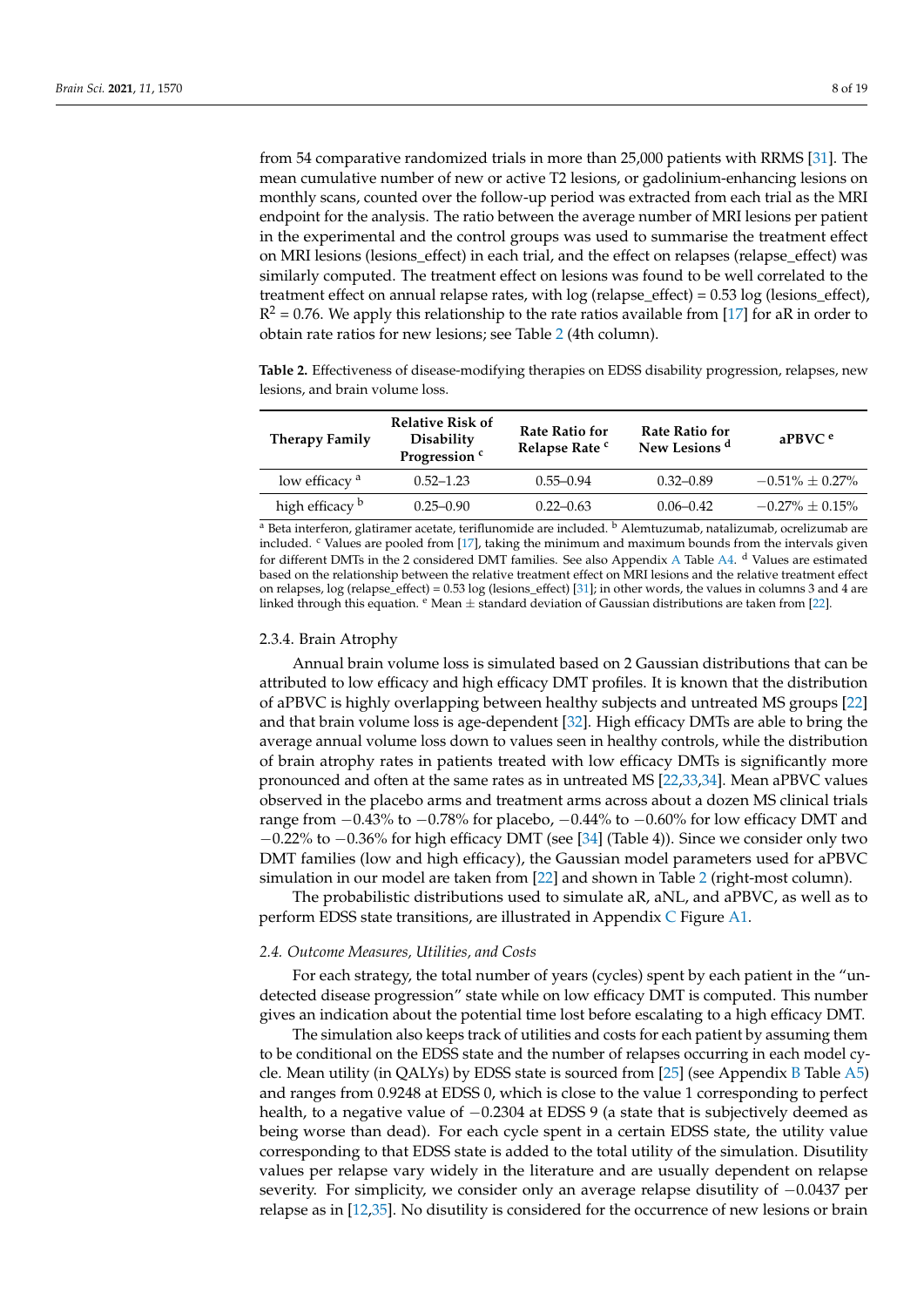atrophy during a cycle. Based on these (dis)utility values, the annual QALYs averaged over the considered 10-years horizon can be computed for each strategy. As a 14.67-years horizon was used in [\[13\]](#page-17-18) to evaluate the effect of DMTs, the QALY and cost analysis was also performed for 15 years.

The costs of conventional care due to disease progression, i.e., annual health state costs conditional on EDSS state, are taken from ([\[17\]](#page-17-14) Table 20), see Appendix [B](#page-15-1) Table [A6.](#page-15-3) Also, an average cost per relapse of US\$3069 is applied, cfr. [\[17](#page-17-14)[,36\]](#page-18-13). All costs are inflated to 2021 US dollars and are allowed to vary by  $\pm 20\%$  for each occurrence. In order to focus purely on costs driven by the patients' health state, no DMT costs are explicitly included in the simulation, neither are costs for acquiring and reading MRI scans, or other factors such as adverse effects.

## <span id="page-8-0"></span>**3. Results**

# 3.1. Effect of Decision-Making Strategy on Detecting Disease Progression

 $\overline{\text{S}}$  Depending on the decision-making strategy, different proportions of patients having or not having disease activity at the end of each one-year cycle are observed. These proportions are illustrated per cycle in Figure [4](#page-8-1) and reported as averages over the first 1, 5, and 10 cycles in Table [3.](#page-9-0) As expected, the proportion of patients with undetected disease activity decreases when increasing the complexity of the decision-making strategy, because there are more criteria that can lead to a detection of disease activity or progression. After the first model cycle, the simulation revealed 22% truly stable patients and 78% patients with disease activity. The 22% stable patients were correctly identified by all strategies, except for 4% wrongly perceived as having brain atrophy. However, among the 78% active/progressive patients, large proportions were missed by the clinical strategy without MRI  $(50%)$  and the NEDA-3 (visual) (36%). Averaged over more cycles, the two softwareassisted strategies continue to take the lead in detecting more disease activity/progression compared to the clinical strategy without MRI and the NEDA-3 (visual) strategy. With the cumulation of more MRI follow-up data, the atrophy computation becomes less prone to measurement error, leading to a relatively low number  $(2\%)$  of simulated decisions over the whole horizon that falsely indicates disease progression in the "NEDA-4 (software)" strategy. Since in our model all patients start on low efficacy DMT, there is more disease activity at the beginning of the simulation, and thus more chance to detect it, especially with the more sensitive strategies. Once patients switch to high efficacy DMT, the proportion of truly active patients, as well as those detected as such by the different strategies, decreases with time, until a stabilization takes place because only two switches are allowed in the high efficacy DMT family. ne decision-making strategy, different proportions or patients naving  $\mathfrak m$  is cycles in Table 5. As expected, the proportion or patients with undetected disease ase activity. The 22% stable patients were correctly facturitied by all strategiven  $\sigma$  and the NEDA-9 (Visual) (90%). Averaged over more cycles, the two sortwa  $\ldots$  truly stable  $\ldots$   $\ldots$   $\ldots$   $\ldots$   $\ldots$   $\ldots$   $\ldots$   $\ldots$   $\ldots$   $\ldots$   $\ldots$   $\ldots$  $\epsilon$  falser that havery materies alsease progression in the  $\epsilon$  (ELETT T (SOFTMAR sensitive strategies. Once patients switch to high emeally DMT, the proportion  $\frac{1}{\sqrt{2}}$  for disease activity of disease activity -  $\frac{1}{\sqrt{2}}$ 

<span id="page-8-1"></span>

**Figure 4.** Comparison of decision-making strategies in terms of the proportion of patients  $t_{\rm eff}$  state transition-making state transition model in Figure 2. Patients who reached  $\tilde{R}_{\rm eff}$  are no  $\tilde{R}_{\rm eff}$ in each model state according to the decision-making state transition model in Figure [2.](#page-4-1) Patients who reached EDSS 7 and are no longer on DMT are excluded.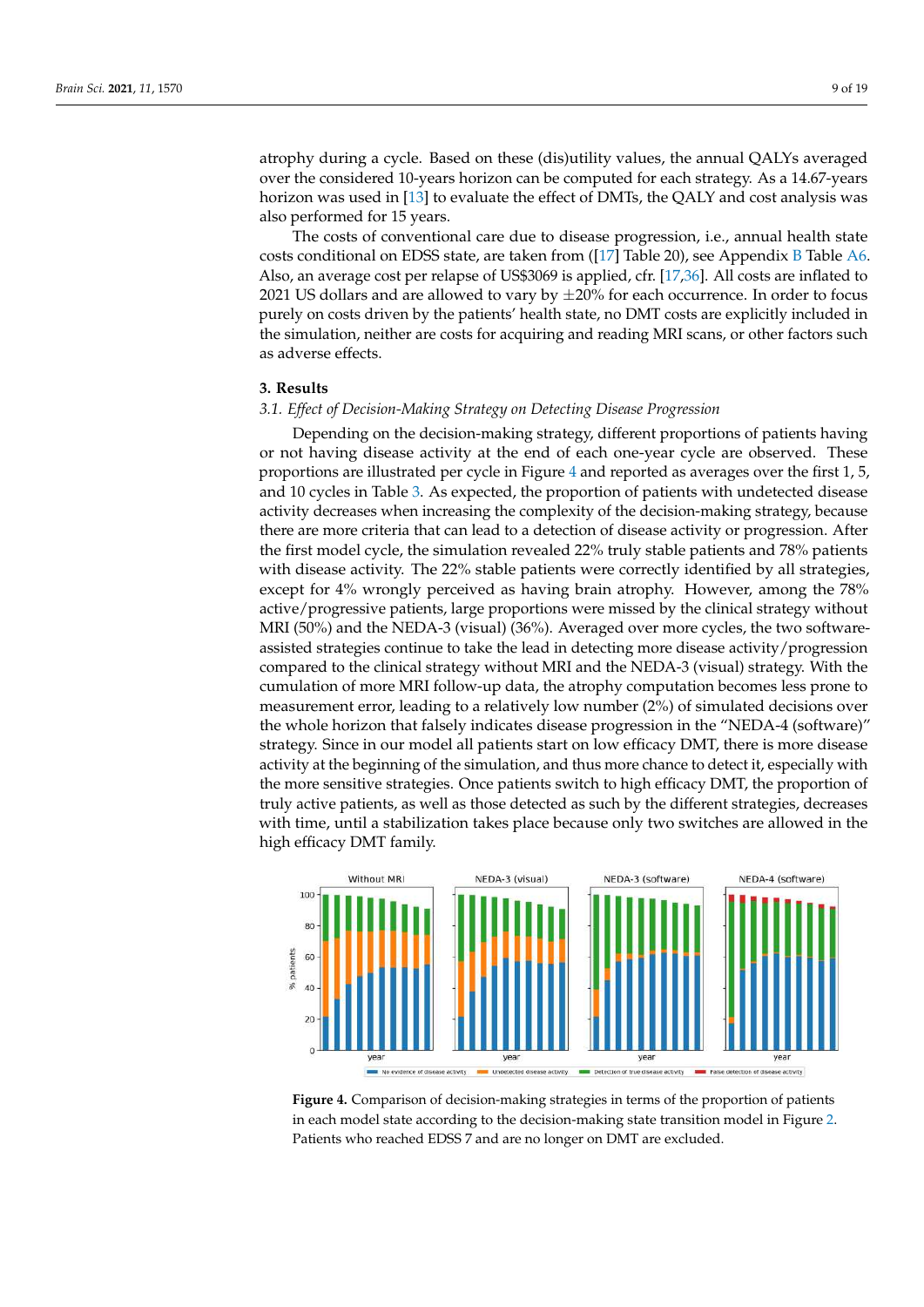| Year | Decision                      | Clinical<br>without MRI | NEDA-3<br>(Visual) | NEDA-3<br>(Software) | NEDA-4<br>(Software) |
|------|-------------------------------|-------------------------|--------------------|----------------------|----------------------|
|      | stable                        | 72%                     | 58%                | 40%                  | 22%                  |
|      | - truly stable                | 22%                     | 22%                | 22%                  | 18%                  |
|      | - undetected disease activity | 50%                     | 36%                | 18%                  | $4\%$                |
|      | active                        | 28%                     | 42%                | 60%                  | 78%                  |
| 1    | - true disease activity       | 28%                     | 42%                | 60%                  | 74%                  |
|      | - false detection of disease  |                         |                    |                      | $4\%$                |
|      | activity                      |                         |                    |                      |                      |
|      | reached EDSS 7                | $0\%$                   | $0\%$              | $0\%$                | $0\%$                |
|      | stable                        | 74%                     | 71%                | 60%                  | 59%                  |
|      | - truly stable                | 38%                     | 50%                | 55%                  | 58%                  |
|      | - undetected disease activity | 36%                     | 21%                | 5%                   | $1\%$                |
| 5    | active                        | 24%                     | 28%                | 39%                  | $41\%$               |
|      | - true disease activity       | 24%                     | 28%                | 39%                  | 37%                  |
|      | - false detection of disease  |                         |                    |                      | $4\%$                |
|      | activity                      |                         |                    |                      |                      |
|      | reached EDSS 7                | $2\%$                   | $1\%$              | $1\%$                | $0\%$                |
|      | stable                        | 75%                     | 72%                | 62%                  | 60%                  |
|      | - truly stable                | 46%                     | 54%                | 59%                  | 59%                  |
|      | - undetected disease activity | 29%                     | $18\%$             | 3%                   | $1\%$                |
| 10   | active                        | 20%                     | 25%                | 35%                  | 38%                  |
|      | - true disease activity       | 20%                     | 25%                | 35%                  | 35%                  |
|      | - false detection of disease  |                         |                    |                      | 3%                   |
|      | activity                      |                         |                    |                      |                      |
|      | reached EDSS 7                | 5%                      | 3%                 | 3%                   | $2\%$                |

<span id="page-9-0"></span>**Table 3.** The proportion of patients detected as stable or active in the four decision-making strategies. Results are reported for several model horizons, namely after the first cycle, and averaged over the first 5, and 10 cycles/years. No decisions are reported for patients who reached EDSS 7, but their respective proportions are listed for each strategy.

As a consequence of detecting more patients with active disease in the first cycles of the simulation, a faster escalation to high efficacy DMT occurs in the decision-making strategies assisted by MRI. This is illustrated in the DMT distribution per strategy in Figure [5.](#page-9-1) Note the difference in escalation speed between the strategies.

<span id="page-9-1"></span>

Figure 5. The proportion of patients for each strategy and cycle according to the family of DMT used. Patients who reached EDSS 7 are no longer on DMT. EDSS 7 are no longer on DMT.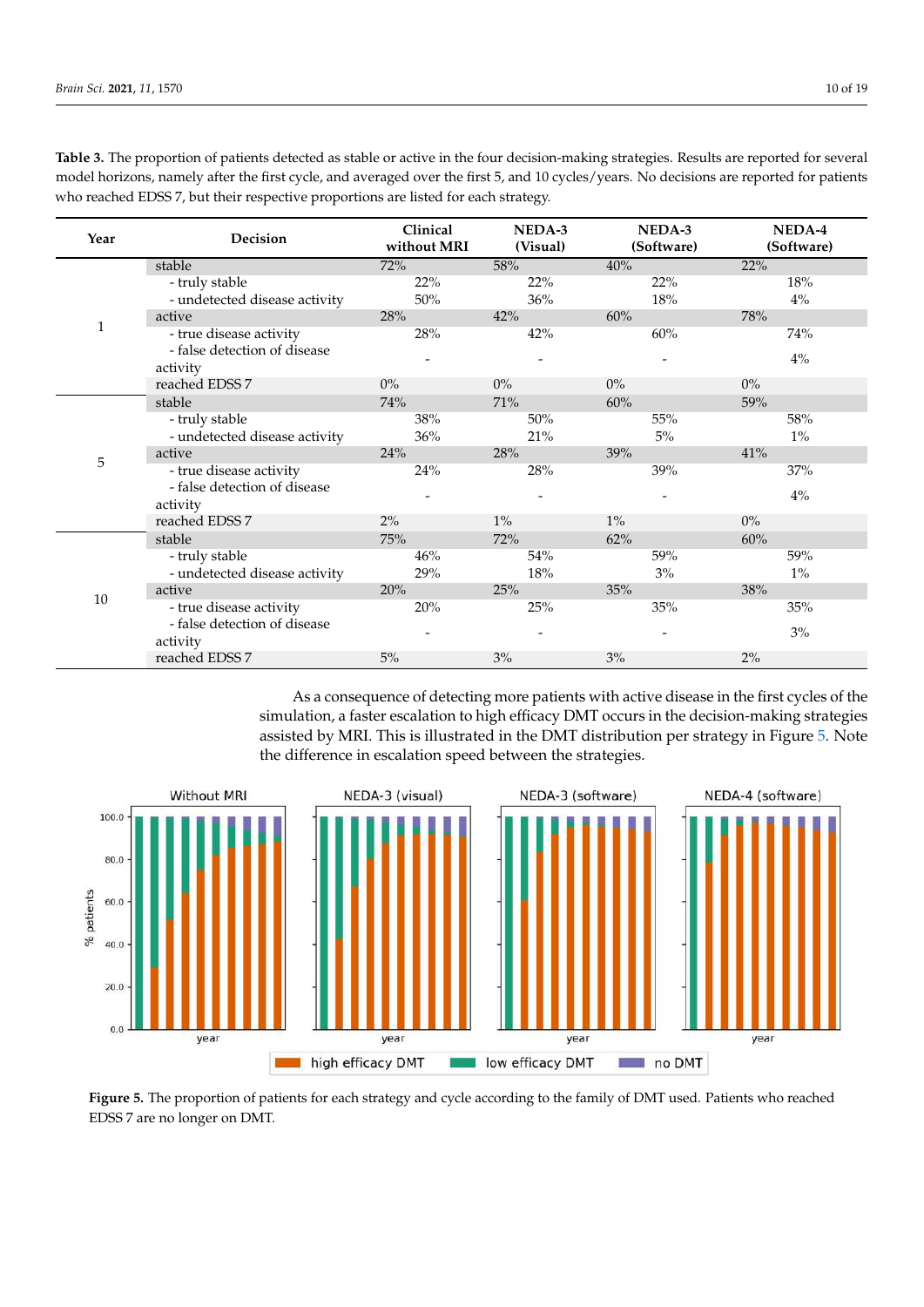## *3.2. Health Outcomes*

On average, the simulation indicates that the considered cohort of RRMS patients stays on low efficacy DMT for:

- $3.2 \pm 2.4$  years for the clinical strategy without MRI,
- 2.3  $\pm$  1.6 years for the NEDA-3 (visual) strategy,
- $1.7 \pm 1.1$  years for the NEDA-3 (software) strategy,
- $1.3 \pm 0.7$  years for the NEDA-4 (software) strategy.

While on this first-line therapy, the average time per patient in "undetected disease activity" state, which includes the year prior to the first decision moment, is:

- $2.8 \pm 2.3$  years for the clinical strategy without MRI,
- $1.9 \pm 1.4$  years for the NEDA-3 (visual) strategy,
- $1.3 \pm 0.8$  years for the NEDA-3 (software) strategy,
- $1.0 \pm 0.2$  years for the NEDA-4 (software) strategy.

There were no differences in these numbers when comparing the male and female subgroups, except for a mean difference of 0.1 years in detecting disease activity in males faster than in females with the clinical strategy; this can be attributed to the fact that there were proportionally more simulated male patients with EDSS progression than females. On the other hand, the slightly higher relapse rate in females did not influence these findings.

#### *3.3. Utilities and Costs*

Utilities per patient for each strategy are on average 6.48 to 6.71 QALYs over a 10-years horizon and 9.45 to 9.83 over a 15-years horizon for the different strategies (Table [4\)](#page-10-0). The incremental comparisons between strategies in terms of the computed utilities presented in Table [4](#page-10-0) indicate gains of up to 0.37 QALYs over the considered 15-years horizon compared to the clinical strategy without MRI.

<span id="page-10-0"></span>

|                      | Utility         |                             | <b>Incremental Utility Compared to</b> |                          |  |  |  |  |  |
|----------------------|-----------------|-----------------------------|----------------------------------------|--------------------------|--|--|--|--|--|
| <b>Strategy</b>      |                 | <b>Clinical without MRI</b> | <b>NEDA-3 (Visual)</b>                 | NEDA-3 (Software)        |  |  |  |  |  |
|                      |                 | over a 10-year horizon      |                                        |                          |  |  |  |  |  |
| Clinical without MRI | $6.48 + 4.49$   |                             | $\overline{\phantom{a}}$               |                          |  |  |  |  |  |
| NEDA-3 (visual)      | $6.50 \pm 4.63$ | $0.03 + 2.81$               |                                        |                          |  |  |  |  |  |
| NEDA-3 (software)    | $6.67 + 4.53$   | $0.19 + 2.80$               | $0.16 + 2.83$                          |                          |  |  |  |  |  |
| NEDA-4 (software)    | $6.71 + 4.42$   | $0.23 + 2.79$               | $0.20 \pm 2.80$                        | $0.04 \pm 2.81$          |  |  |  |  |  |
|                      |                 | over a 15-year horizon      |                                        |                          |  |  |  |  |  |
| Clinical without MRI | $9.45 + 4.83$   |                             | -                                      | $\overline{\phantom{0}}$ |  |  |  |  |  |
| NEDA-3 (visual)      | $9.48 + 4.97$   | $0.03 + 4.71$               | -                                      | $\overline{\phantom{0}}$ |  |  |  |  |  |
| NEDA-3 (software)    | $9.78 + 4.85$   | $0.32 \pm 4.68$             | $0.29 + 4.75$                          |                          |  |  |  |  |  |
| NEDA-4 (software)    | $9.83 + 4.78$   | $0.37 \pm 4.63$             | $0.34 \pm 4.69$                        | $0.05 \pm 4.67$          |  |  |  |  |  |

**Table 4.** Utilities (in QALYs) and incremental utilities per patient compared between strategies.

The annualized costs per patient for each strategy over the considered 10-years and 15-years horizons, as well as incremental comparisons between the strategies, are presented in Table [5.](#page-11-0) These costs are driven by each patient's health status (EDSS value per cycle) and disease activity (relapses per cycle). The maximal annual savings average is \$2155 after 10 years and \$2267 after 15 years when increasing the complexity of the decision-making strategy by adding both the MRI lesions and brain atrophy criteria to the clinical criteria.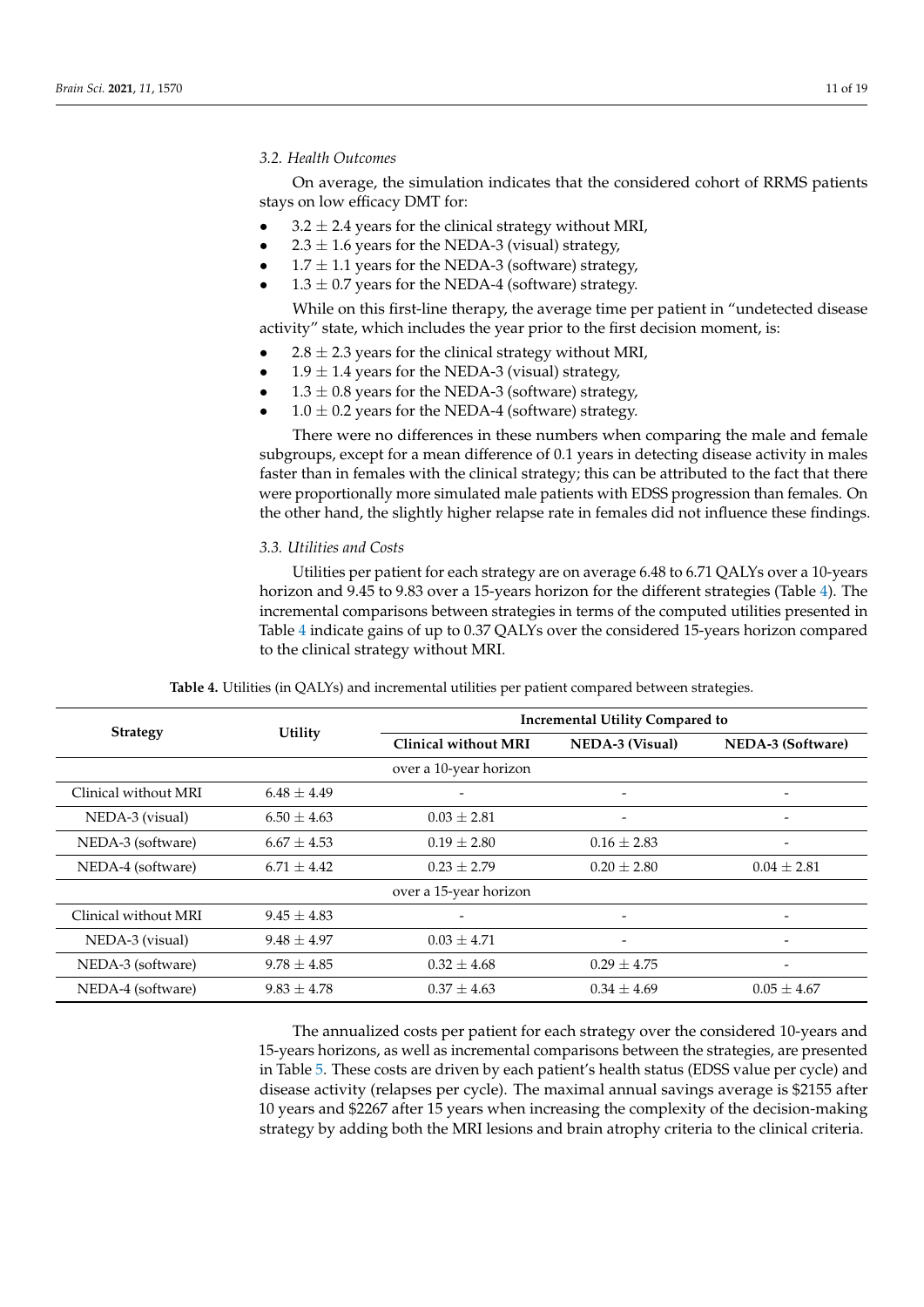| <b>Strategy</b>      |                         | <b>Incremental Cost Compared to</b> |                           |                          |  |  |  |  |  |
|----------------------|-------------------------|-------------------------------------|---------------------------|--------------------------|--|--|--|--|--|
|                      | Cost                    | <b>Clinical without MRI</b>         | <b>NEDA-3 (Visual)</b>    | NEDA-3 (Software)        |  |  |  |  |  |
|                      |                         | in a 10-years horizon               |                           |                          |  |  |  |  |  |
| Clinical without MRI | \$33,809 $\pm$ \$15,918 |                                     |                           |                          |  |  |  |  |  |
| NEDA-3 (visual)      | $$33,176 \pm $16,056$   | $-$ \$633 $\pm$ \$18,606            | -                         |                          |  |  |  |  |  |
| NEDA-3 (software)    | $$32,272 \pm $15,470$   | $-$ \$1538 $\pm$ \$18,759           | $-$ \$905 $\pm$ \$18,686  |                          |  |  |  |  |  |
| NEDA-4 (software)    | $$31,655 \pm $15,104$   | $-$ \$2155 $\pm$ \$18,764           | $-$ \$1521 $\pm$ \$18,661 | $-5617 \pm 18,384$       |  |  |  |  |  |
|                      |                         | in a 15-years horizon               |                           |                          |  |  |  |  |  |
| Clinical without MRI | $$35,142 \pm $17,304$   |                                     |                           |                          |  |  |  |  |  |
| NEDA-3 (visual)      | $$34,567 \pm $17,437$   | $-5576 \pm 21,718$                  | $\overline{\phantom{0}}$  |                          |  |  |  |  |  |
| NEDA-3 (software)    | $$33,341 \pm $16,565$   | $-$ \$1800 $\pm$ \$21,366           | $-$ \$1225 $\pm$ \$21,348 |                          |  |  |  |  |  |
| NEDA-4 (software)    | $$32,875 \pm $16,567$   | $-$ \$2267 $\pm$ \$21,380           | $-$ \$1691 $\pm$ \$21,467 | $-$ \$466 $\pm$ \$20,831 |  |  |  |  |  |

<span id="page-11-0"></span>**Table 5.** Annual costs related to health status (in US\$ 2021) and incremental costs per patient compared between strategies.

# **4. Discussion and Conclusions**

As many disease modifying treatments are available for MS patients, it is crucial to optimize therapeutic decision-making, especially as it has been shown that a more personalized medicine in MS has the potential to increase the health impact of existing treatments by over 50% [\[11\]](#page-17-9). In this context, a common paradigm is to aim for 'no evidence of disease activity' in each patient at each time point of evaluation. Depending on the definition, and the preference of the treating physician, disease activity is defined as a combination of relapses, disability (EDSS), new/enlarging lesions, and brain atrophy. However, it is known that, in a daily clinical routine setting, each of these has a measurement error as well as different sensitivities and specificities, resulting in a significant variation in decision-making.

The introduction of DMTs in the early nineties improved the lives of people with MS with about 0.5 QALYs accumulated in 15 years [\[13\]](#page-17-18). Our simulations (see Table [4\)](#page-10-0) demonstrate that the introduction of a software-supported treatment paradigm (NEDA-4 with software) has the potential to add 0.34 QALYs compared to a visual analysis of brain MRI scans in 15 years, representing a relative improvement of 68% compared to the introduction of disease-modifying therapies.

To the best of our knowledge, this paper evaluates for the first time the effect of different treatment strategies in MS, as well as the availability of clinical and subclinical information in a microsimulation-based health economic setting. To this end, we modeled 1000 early MS patients, thereby simulating clinical and subclinical progression based on natural history data, modulated by treatment effect. These processes are assumed to be weakly correlated (e.g., the number of relapses per year differs across the EDSS spectrum; see Appendix [A](#page-13-0) Table [A3](#page-14-1) for the employed mean rates), but the correlations are weak, because of high individual variability. We used a natural history EDSS transition matrix and applied a relative risk for each DMT family, in order to derive adapted transition probabilities between EDSS states. Furthermore, we included treatment effects in the simulation of relapse rates, new lesion rates, and brain atrophy rates. As the goal of this study is to evaluate current practice, rather than the future of more personalized decisionmaking, our model focused on assessing the time needed to detect disease progression or activity while on therapy under different decision-making strategies. DMT allocation and patient response to DMTs were simulated by assigning a DMT efficacy profile to each patient and it was assumed that the relative risk of EDSS transition, the rate ratio for relapse occurrence, the rate ratio for new lesion occurrence, and the annual brain volume loss were constant while the patient stayed on the same therapy, but changed (degraded) if the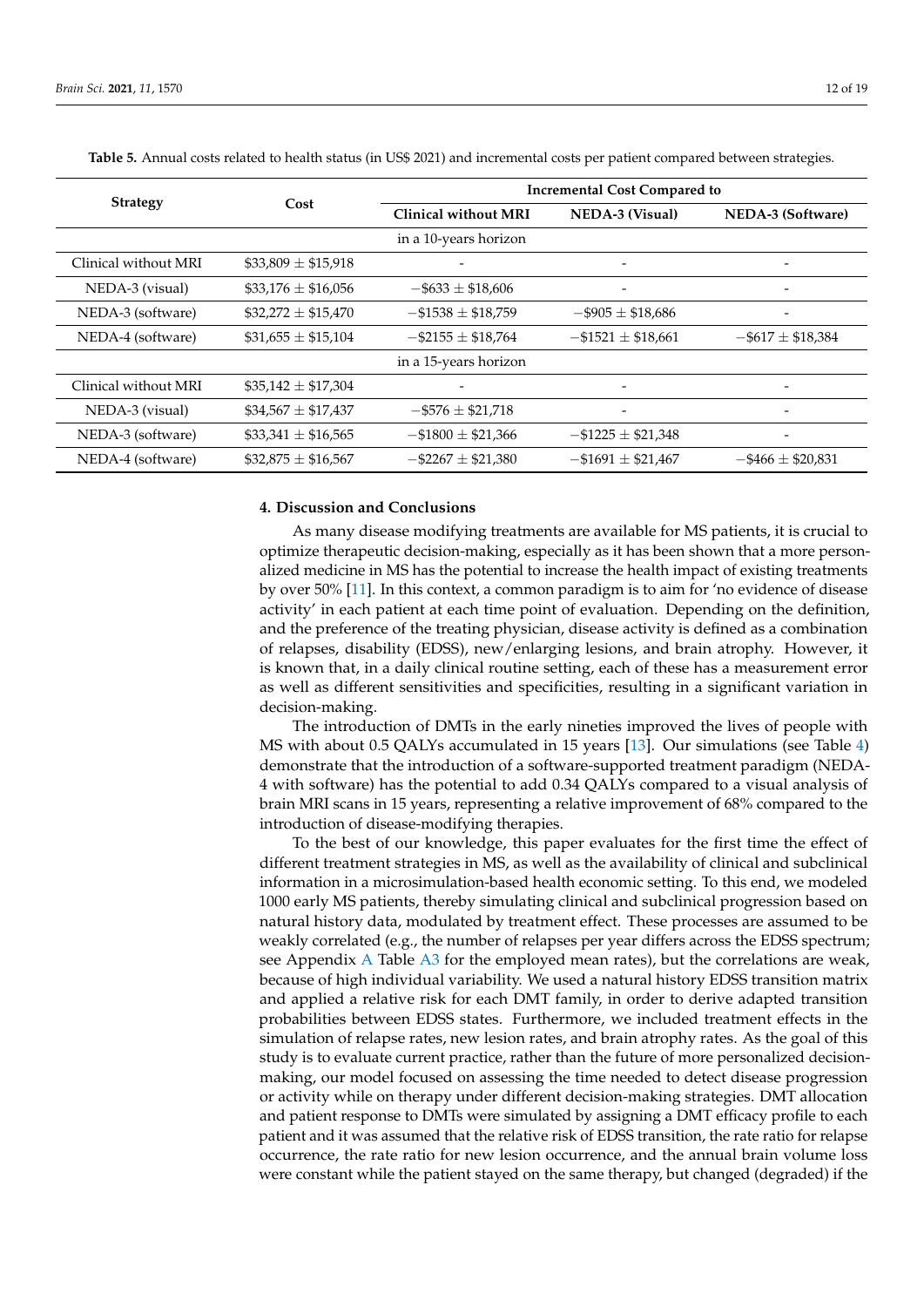patient's disease activity remained undetected and (potentially) improved if the patient was switched to another DMT.

The results of this paper indicate that using MRI and assistive software leads to benefits in terms of faster detection of disease activity and better long-term health outcomes due to faster escalation to high efficacy DMTs. Indeed, a clear difference in the detection of true disease activity was observed of 28%, 42%, 60%, and 74% after one year for decisions based on clinical information without MRI, NEDA-3 with visual MRI reading, NEDA-3 with software assistance, and NEDA-4 with software assistance, respectively. The undetected disease activity for these treatment strategies after year 1 is 50%, 36%, 18%, and 4%, respectively. As true disease activity that wasn't picked up after one year is more likely to be picked up with a delay in the years later, and as we simulate that an increasing proportion of patients will be on a higher efficacy DMT throughout the years, the difference between the treatment strategies becomes smaller over time, with 20%, 25%, 35%, and 35% of detected true disease activity and 29%, 18%, 3%, and 1% of undetected disease activity, respectively, after 10 years. As a consequence, a higher proportion of patients would be switched to a higher efficacy DMT earlier when the NEDA-3 and NEDA-4 treatment strategies with assistive software are followed.

In MS, it is known that not being on the optimal treatment early in the disease has a significant health impact in later life and that being on a suboptimal treatment is similar to not being treated at all [\[11\]](#page-17-9). In this context, our results indicate that the average time a patient with MS has disease activity or progression while on treatment is 2.8 years, 1.9 years, 1.3 years, and 1.0 years when treatment decisions are based on clinical information without MRI, NEDA-3 with visual MRI reading, NEDA-3 with software assistance, and NEDA-4 with software assistance, respectively.

Regarding costs, the real total costs are composed of the sum of costs over the considered horizon, including costs of pharmaceuticals, medical visits, and indirect costs. Costs of DMT are typically treated separately from other health-related costs in health economics studies. Annual wholesale acquisition costs of individual DMTs inMS (see, e.g., ([\[17\]](#page-17-14) Table 19)) in the US are high, at around \$80,000 per year in 2021, but very similar between low and high efficacy DMTs. In our model, the proportion of patients stopping DMT would play a role in the overall average annual cost over the considered cohort. In this study, we decided to focus only on the costs associated with health states. The estimated costs driven by the patients' health states show potential annual differences over the 10- or 15-year horizon of around \$2200 per year on average. One has to take into consideration the cost of acquiring an annual MRI and performing radiological reading (with or without assistive software). Such costs can be in the range of \$2000–\$4000 in the US.

We aimed at developing our models as similar to clinical reality as possible, but theoretical models always have limitations. For example, therapy discontinuation was only modeled under the condition of reaching EDSS 7, while, in reality, intolerability, adverse effects, patient preference, and convenience play an important role in deciding therapy (dis)continuation. Taking such aspects into account would increase the percentage of patients that stop or switch DMTs, but this wasn't modeled, as it would affect all treatment strategies considered in this study. In addition, our simulated observation model imposed a therapy switch if any of the observed parameters exceeded a predefined threshold, without taking into consideration the disease aggressiveness prior to DMT initiation. In practice, the thresholds for deciding that disease activity or progression occurs would need to be patient-specific rather than generic, to allow therapy continuation if there are potential benefits compared to stopping the DMT. In particular, deciding whether the rate of brain volume change is within normal limits or more pronounced compared to healthy controls should be done using age-specific thresholds and taking the stage of the disease into account, since the rate of brain atrophy is not constant over the life span or the course of MS [\[32,](#page-18-9)[37\]](#page-18-14).

Another way to refine the proposed microsimulation model is to incorporate additional confounding factors as part of the profile of each hypothetical patient. In particular,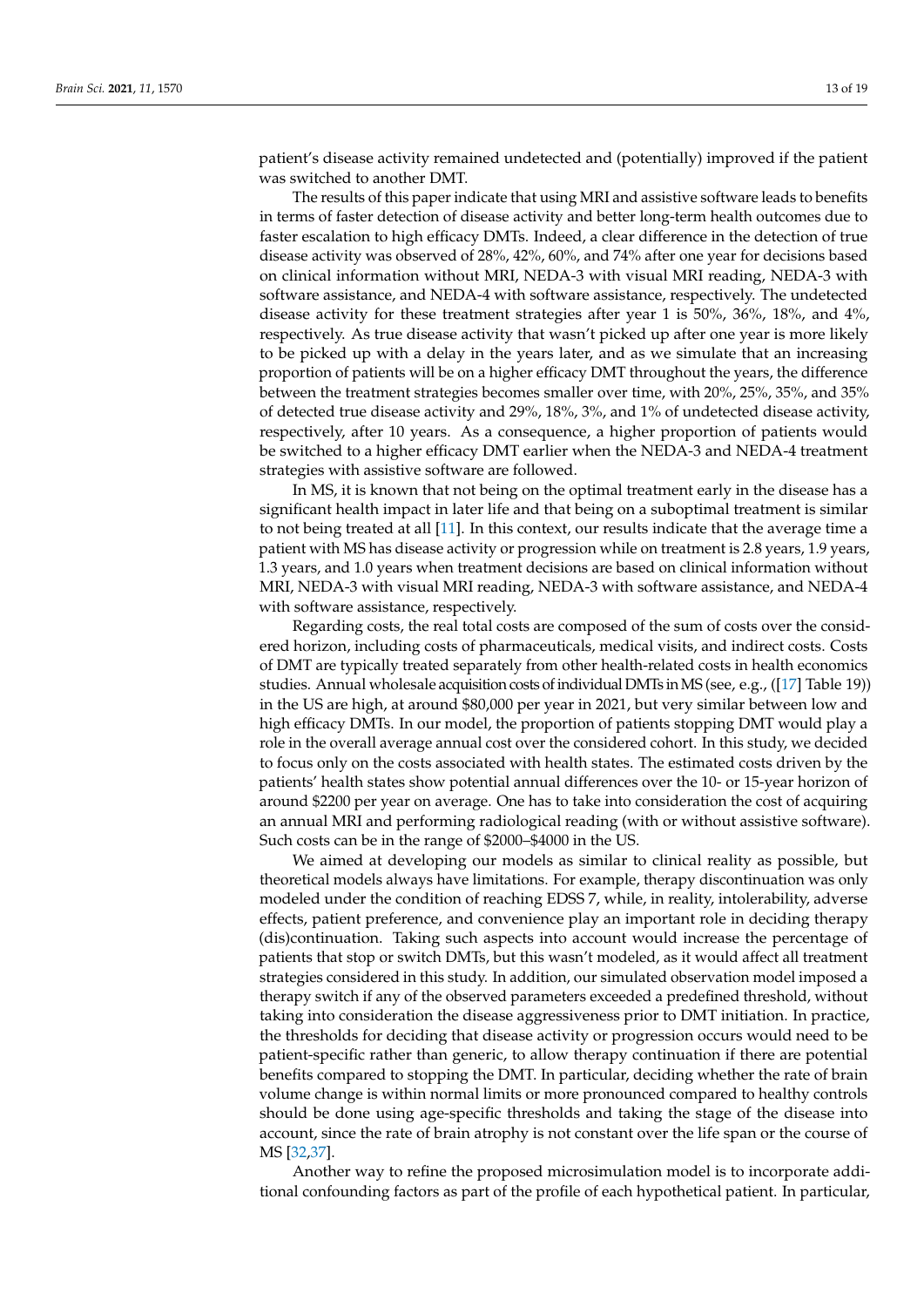the age at MS onset could be included, since previous studies have shown that disability accumulates at a different pace depending on the onset age [\[38\]](#page-18-15): young-onset patients attain disability milestones earlier in life, but patients diagnosed later in life progress faster through the lower half of the EDSS scale. To account for such relations, the probabilistic distributions of the patient's hidden state parameters, as well as the thresholds of the decision-making criteria, would require adaptations.

Though this study demonstrates a clear benefit in using assistive MRI software in the follow-up of MS patients, several design choices of the simulated model were not made in favor of using MRI (software). For example, the only parameter for which measurement error was generated was the annualized brain volume change. This led to a potential detection of false disease activity in 3% of the simulated decisions with the NEDA-4 (software) strategy over 10 years. This type of misdiagnosis deserves attention when balancing the advantages and disadvantages of implementing such a strategy in the real world. Furthermore, in this study, the EDSS state is used to measure progression, because it has historically been linked to costs and health outcomes. However, patients may have brain atrophy without changes in EDSS, but with a potentially large long-term impact on EDSS and/or cognition. Hence, more refined models and additional clinical evidence should be considered in future studies. Furthermore, in our model, inter-rater variability and other uncertainties were not modeled for the clinical parameters EDSS and the number of relapses. Nevertheless, it is known that estimating EDSS is prone to significant inter-rater variability and even daily variations.

In conclusion, using assistive MRI software to detect and quantify new lesions and/or brain atrophy has a significant impact on the detection of disease activity, treatment decisions, health outcomes, utilities, and costs in patients with MS.

**Author Contributions:** Conceptualization, D.M.S., W.V.H. and D.S.; methodology, D.M.S., W.V.H., G.N. and D.S.; software, D.M.S.; formal analysis, D.M.S.; investigation, G.E.; writing—original draft preparation, D.M.S. and W.V.H.; writing—review and editing, G.E., A.R., G.N. and D.S.; supervision, A.R. All authors have read and agreed to the published version of the manuscript.

**Funding:** This research received no external funding.

**Institutional Review Board Statement:** Not applicable.

**Informed Consent Statement:** Not applicable.

**Data Availability Statement:** Not applicable.

**Conflicts of Interest:** The following authors are employed by icometrix: Diana M. Sima, Giovanni Esposito, Annemie Ribbens, Dirk Smeets. Guy Nagels is medical director of neurology at icometrix; he or his institution (VUB/UZ Brussel) have received research, educational, and travel grants from Biogen, Roche, Genzyme, Merck, Bayer, and Teva. Wim Van Hecke is CEO, founder, shareholder, and member of the board of icometrix.

#### <span id="page-13-0"></span>**Appendix A. Model Inputs**

Appendix [A](#page-13-0) Tables [A1](#page-13-1)[–A4](#page-14-2) present details relevant to the disease progression Markov model, including the considered initial distribution, state transition matrix, and assumed relations between variables.

**Table A1.** Initial EDSS state distribution of the RRMS population entering the model.

<span id="page-13-1"></span>

|            | <b>EDCC 0</b><br>EDSS U | EDSS <sub>1</sub>  | <b>EDSS2</b>                           | EDSS <sub>3</sub> | EDSS <sub>4</sub> | EDSS <sub>5</sub> | EDSS <sub>6</sub> | <b>EDSS7</b> | <b>EDSS 8</b> | EDSS <sub>9</sub> |
|------------|-------------------------|--------------------|----------------------------------------|-------------------|-------------------|-------------------|-------------------|--------------|---------------|-------------------|
| Proportion | າເ<br>سک<br>---         | $\sim$ $\sim$<br>∽ | n r<br>$\overline{\phantom{a}}$<br>--- | ب ک<br>---        |                   |                   |                   |              |               |                   |

EDSS, Kurtzke Expanded Disability Status Scale.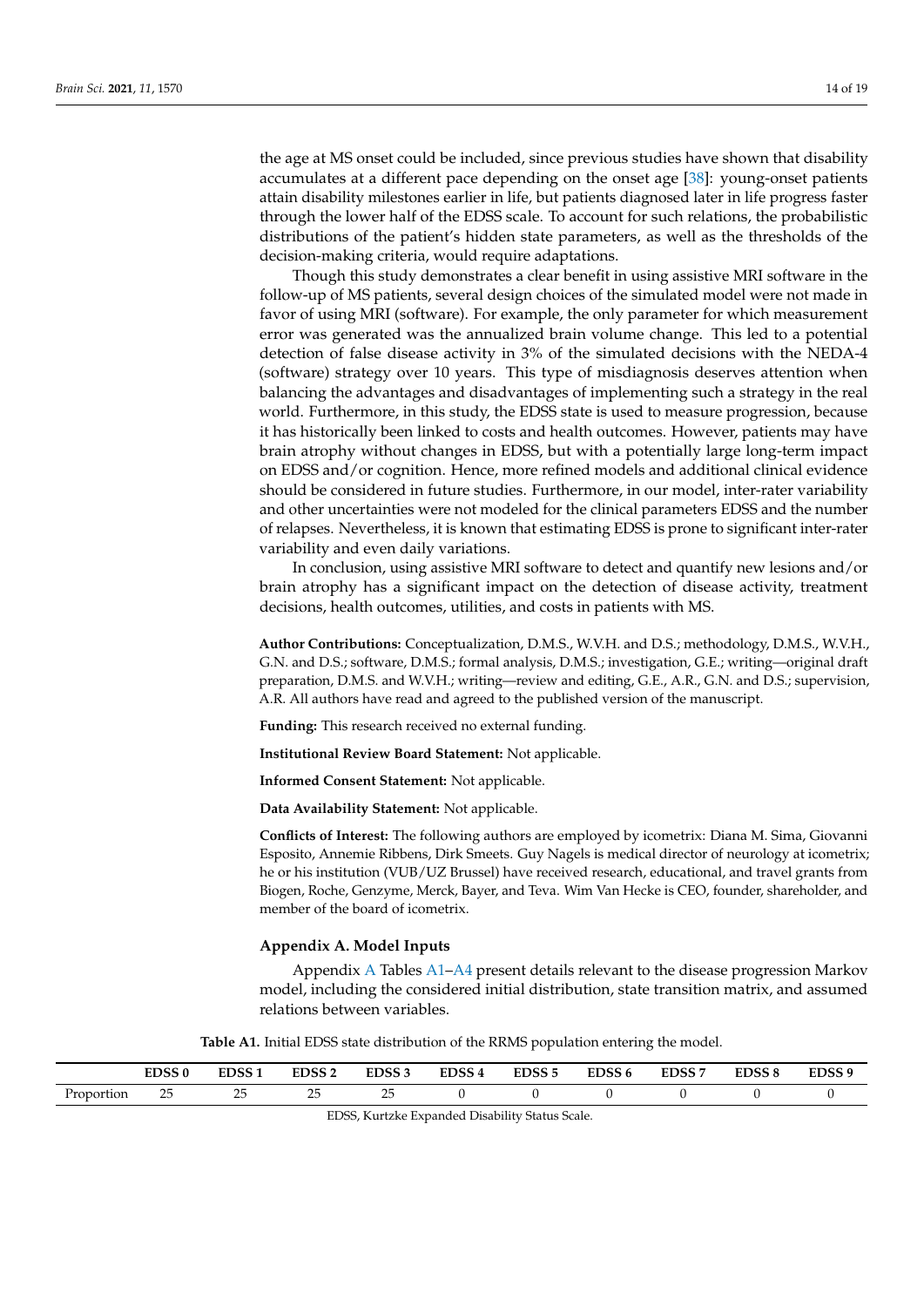| Age $\geq$ 28 y      |          |          |         |                |         |         | <b>EDSS State at End of Year</b> |        |        |         |         |
|----------------------|----------|----------|---------|----------------|---------|---------|----------------------------------|--------|--------|---------|---------|
|                      |          | $\bf{0}$ | 1       | $\overline{2}$ | 3       | 4       | 5                                | 6      | 7      | 8       | 9       |
|                      | $\theta$ | 0.6954   | 0.2029  | 0.0725         | 0.0217  | 0.0042  | 0.0014                           | 0.0018 | 0.0001 | 0.00003 | 0.00000 |
|                      | 1        | 0.0583   | 0.6950  | 0.1578         | 0.0609  | 0.0164  | 0.0046                           | 0.0064 | 0.0005 | 0.0001  | 0.00001 |
|                      | 2        | 0.0159   | 0.1213  | 0.6079         | 0.1680  | 0.0446  | 0.0185                           | 0.0216 | 0.0017 | 0.0005  | 0.0000  |
|                      | 3        | 0.0059   | 0.0496  | 0.1201         | 0.5442  | 0.0911  | 0.0584                           | 0.1165 | 0.0103 | 0.0035  | 0.0003  |
| <b>EDSS</b> State at | 4        | 0.0016   | 0.0221  | 0.0666         | 0.1152  | 0.4893  | 0.1039                           | 0.1681 | 0.0258 | 0.0067  | 0.0006  |
| Start of Year        | 5        | 0.0005   | 0.0053  | 0.0294         | 0.0587  | 0.0874  | 0.4869                           | 0.2731 | 0.0388 | 0.0188  | 0.0010  |
|                      | 6        | 0.0001   | 0.0013  | 0.0044         | 0.0250  | 0.0307  | 0.0408                           | 0.7407 | 0.1090 | 0.0438  | 0.0042  |
|                      | 7        | 0.00001  | 0.0002  | 0.0005         | 0.0025  | 0.0073  | 0.0039                           | 0.1168 | 0.6927 | 0.1606  | 0.0156  |
|                      | 8        | 0.0000   | 0.00001 | 0.0000         | 0.0003  | 0.0005  | 0.0005                           | 0.0188 | 0.0557 | 0.9034  | 0.0207  |
|                      | 9        | 0.0000   | 0.0000  | 0.0000         | 0.00002 | 0.00004 | 0.00003                          | 0.0018 | 0.0057 | 0.1741  | 0.8183  |

<span id="page-14-0"></span>**Table A2.** Transition Probability Matrix for 10-State Disability (EDSS) in the British Columbia Multiple Sclerosis Dataset.

EDSS, Kurtzke Expanded Disability Status Scale. Source: [\[25\]](#page-18-2).

**Table A3.** Annual Natural History Relapse Rate by EDSS Health State Used in the Model.

<span id="page-14-1"></span>

|              | EDSS <sub>0</sub>        | EDSS <sub>1</sub>       | EDSS <sub>2</sub> | EDSS <sub>3</sub> | EDSS <sub>4</sub>     | EDSS <sub>5</sub> | EDSS <sub>6</sub> | <b>EDSS7</b> | <b>EDSS 8</b> | EDSS <sub>9</sub>  |
|--------------|--------------------------|-------------------------|-------------------|-------------------|-----------------------|-------------------|-------------------|--------------|---------------|--------------------|
| Relapse rate | $\sim$ $\sim$ 1<br>U.7 1 | $\overline{a}$<br>v./ J | 0.68              | ∪.∠∠              | $\sim$ $\sim$<br>0.71 | 0.59              | 0.49              | ∪.∪⊥         | 0.51<br>.     | $\sim$ $-$<br>0.51 |

EDSS, Kurtzke Expanded Disability Status Scale. \* Mean number of relapses per patient per year. Source: ([\[17\]](#page-17-14) Appendix Table E7).

**Table A4.** Treatment effect parameters for individual DMTs.

<span id="page-14-2"></span>

| <b>Treatment</b>               | <b>Relative Risk EDSS Progression (Range)</b> | Rate Ratio for Relapse Rate (Range) |
|--------------------------------|-----------------------------------------------|-------------------------------------|
| Alemtuzumab                    | $0.25 - 0.68$                                 | $0.22 - 0.35$                       |
| Dimethyl Fumarate              | $0.46 - 0.84$                                 | $0.43 - 0.63$                       |
| Fingolimod                     | $0.51 - 0.90$                                 | $0.39 - 0.55$                       |
| Glatiramer acetate 20 mg       | $0.58 - 0.94$                                 | $0.55 - 0.71$                       |
| Interferon $\beta$ -1a 30 mcg  | $0.63 - 1.00$                                 | $0.74 - 0.94$                       |
| Interferon $\beta$ -1a 22 mcg  | $0.52 - 1.23$                                 | $0.55 - 0.85$                       |
| Interferon $\beta$ -1a 44 mcg  | $0.52 - 0.99$                                 | $0.54 - 0.73$                       |
| Interferon $\beta$ -1b 250 mcg | $0.46 - 0.89$                                 | $0.55 - 0.77$                       |
| Natalizumab                    | $0.37 - 0.84$                                 | $0.25 - 0.40$                       |
| Ocrelizumab                    | $0.28 - 0.76$                                 | $0.27 - 0.44$                       |
| Peginterferon $\beta$ -1a      | $0.37 - 1.02$                                 | $0.47 - 0.86$                       |
| Teriflunomide 7 mg             | $0.63 - 1.14$                                 | $0.67 - 0.93$                       |
| Teriflunomide 14 mg            | $0.52 - 0.97$                                 | $0.56 - 0.79$                       |

Source: adapted from ([\[17\]](#page-17-14) Appendix Table E7).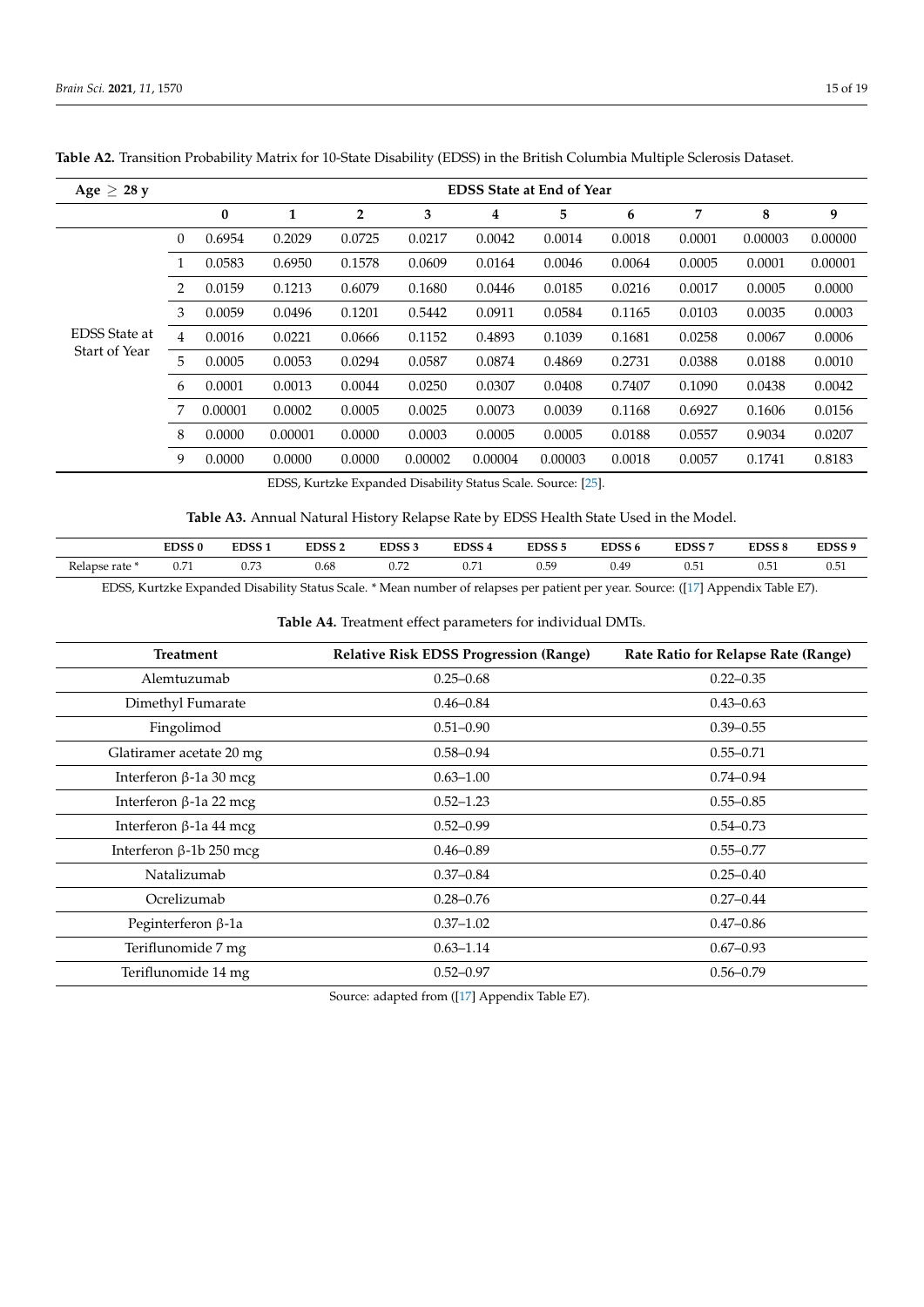# <span id="page-15-1"></span>**Appendix B. Utilities and Costs**

Appendix [B](#page-15-1) Tables [A5](#page-15-2) and [A6](#page-15-3) give numerical details about the cost-utility data used.

<span id="page-15-2"></span>

|         | EDSS <sub>0</sub> | EDSS <sub>1</sub> | EDSS <sub>2</sub> | EDSS <sub>3</sub> | EDSS 4 | EDSS 5 | EDSS 6 | EDSS <sub>7</sub> | EDSS <sub>8</sub> | EDSS <sub>9</sub> |
|---------|-------------------|-------------------|-------------------|-------------------|--------|--------|--------|-------------------|-------------------|-------------------|
| Utility | 0.9248            | 0.7614            | 0.6741            | 0.5643            | 0.5643 | 0.4906 | 0.4453 | 0.2686            | 0.0076            | $-0.2304$         |

**Table A5.** Utility by EDSS state.

EDSS, Kurtzke Expanded Disability Status Scale. Source: [\[25\]](#page-18-2).

**Table A6.** Annual costs by EDSS state (US\$ 2021).

<span id="page-15-3"></span>

| Annual<br>Costs | <b>EDSS0</b> | EDSS <sub>1</sub> | EDSS <sub>2</sub> | EDSS <sub>3</sub> | EDSS <sub>4</sub> | EDSS <sub>5</sub> | EDSS 6   | EDSS <sub>7</sub> | EDSS <sub>8</sub> | EDSS <sub>9</sub> |
|-----------------|--------------|-------------------|-------------------|-------------------|-------------------|-------------------|----------|-------------------|-------------------|-------------------|
| Direct          | \$3221       | \$5536            | \$7851            | \$10.165          | \$12,481          | \$14,796          | \$17,111 | \$19,427          | \$21,741          | \$24,056          |
| Indirect        | \$12,211     | \$16.704          | \$21.198          | \$25.692          | \$30,187          | \$34.681          | \$39,175 | \$43,669          | \$48.164          | \$52,658          |

EDSS, Kurtzke Expanded Disability Status Scale. Source: ([\[17\]](#page-17-14) Table 20); values inflated to US\$ 2021.

#### **Appendix C. Model Parameter Distributions**

The probabilistic distributions used to simulate aR, aNL, and aPBVC, as well as to perform EDSS state transitions, are illustrated in Appendix [C](#page-15-0) Figure [A1](#page-16-0) below.

> <span id="page-15-0"></span>The aR is shown for EDSS = 1 (mean aR is 0.58 for low efficacy DMT and 0.24 for high efficacy DMT), for EDSS = 2 (mean aR is 0.44 for low and 0.31 for high efficacy DMT), and for EDSS 3 (mean aR is 0.56 for low and 0.28 for high efficacy DMT). Mean aNL is 6.0 for low, and 2.3 for high efficacy DMT.

> Appendix [C](#page-15-0) Table  $A\bar{z}$  shows the effect of individual decision parameters on the proportion of simulated patients for which disease activity would be detected after one year, using the decision-making criteria in Table [1.](#page-3-0) 1000 simulated patients are generated for 3 situations: natural disease course, disease course modulated by low efficacy DMTs (with randomly generated efficacy according to the ranges given in Table [2](#page-7-0) for the low efficacy DMTs family) and disease course modulated by high efficacy DMTs (with randomly generated efficacy according to the ranges given in Table 2 for the high efficacy DMTs family). For the number of relapses, the number of lesions, and aPBVC, several thresholds are considered, as listed in Table [1.](#page-3-0) These proportions do not show when several criteria are met simultaneously. proportion of simulated p erricacy Divi is family) and disease course modulated by high efficacy D. are meet one



**Figure A1.** *Cont*.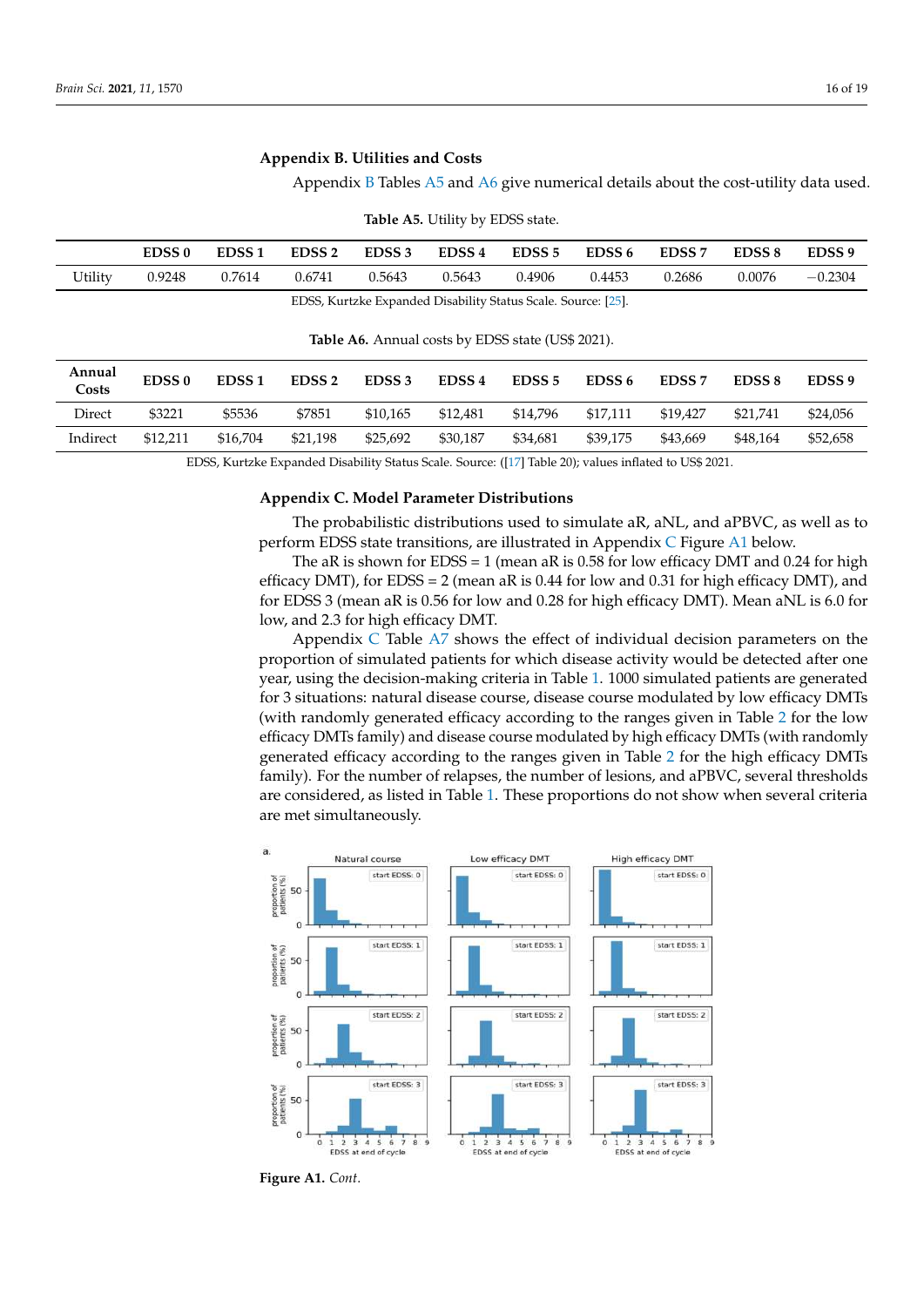<span id="page-16-0"></span>

**Figure A1.** Distribution of simulated disease activity parameters. For comparison purposes, we **Figure A1.** Distribution of simulated disease activity parameters. For comparison purposes, we show the untreated MS (natural course) distributions, together with those modulated by low or high show the untreated MS (natural course) distributions, together with those modulated by low or high efficacy DMTs. Efficacy rates are randomly generated to be representative for a whole family of DMTs, as specified in Table 2, and are thus not specific for a single DMT. (**a**) EDSS transitions showing the proportion of patients moving to the next EDSS state at the end of a cycle, when the EDSS at the beginning of the cycle was 0, 1, 2, or 3; (b) histograms of the number of relapses during  $\frac{1}{2}$  distributions of a  $\frac{1}{2}$  for  $\frac{1}{2}$  is also used as target distribution for high efficiency. one cycle, assuming an EDSS of 1; (**c**) histograms of the number of new lesions during one cycle; (**d**) Gaussian distributions of aPBVC for healthy controls, which is also used as target distribution for high efficacy DMT, and (untreated or on low efficacy DMT) MS patients. The −0.52% threshold  $T_{\text{max}}$  Table A<sub>7</sub>.  $T_{\text{max}}$  is the proportion of simulated based on individual criteria is  $\frac{1}{2}$  is detected by  $\frac{1}{2}$  is detected based on individual criteria is detected by  $\frac{1}{2}$  is detected by  $\frac{1}{2}$  the 'sensitivity' for this threshold is 49%. giving 5% 'false positives' is illustrated (from [\[22\]](#page-17-17)). With a mean of the MS distribution at −0.51%,

|                      | <b>EDSS</b><br>Progression | <b>Relapse Progression Using nrelapse</b><br>Threshold of |                |    |     | Lesion Progression Using nlesion<br>Threshold of |      |     |         | PBVC Progression Using $\alpha$<br>Threshold of |         |  |
|----------------------|----------------------------|-----------------------------------------------------------|----------------|----|-----|--------------------------------------------------|------|-----|---------|-------------------------------------------------|---------|--|
|                      | $\,$                       | $1*$                                                      | $\overline{2}$ | 3  |     | 2                                                | $3*$ | 4   | $-0.40$ | $-0.52*$                                        | $-0.72$ |  |
| natural<br>course    | 22%                        | 35%                                                       | 17%            | 8% | 64% | 56%                                              | 48%  | 43% | 66%     | 49%                                             | 21%     |  |
| low efficacy<br>DMT  | 19%                        | 30%                                                       | 12%            | 5% | 64% | 43%                                              | 38%  | 28% | 66%     | 49%                                             | 21%     |  |
| high efficacy<br>DMT | 12%                        | 20%                                                       | 6%             | 2% | 48% | 28%                                              | 15%  | 11% | 19%     | 5%                                              | $0\%$   |  |

<span id="page-16-1"></span>Table A7. The proportion of simulated patients where disease activity would be detected based on individual criteria is presented in Table [1,](#page-3-0) with different threshold choices.

The \* superscript indicates the selected threshold.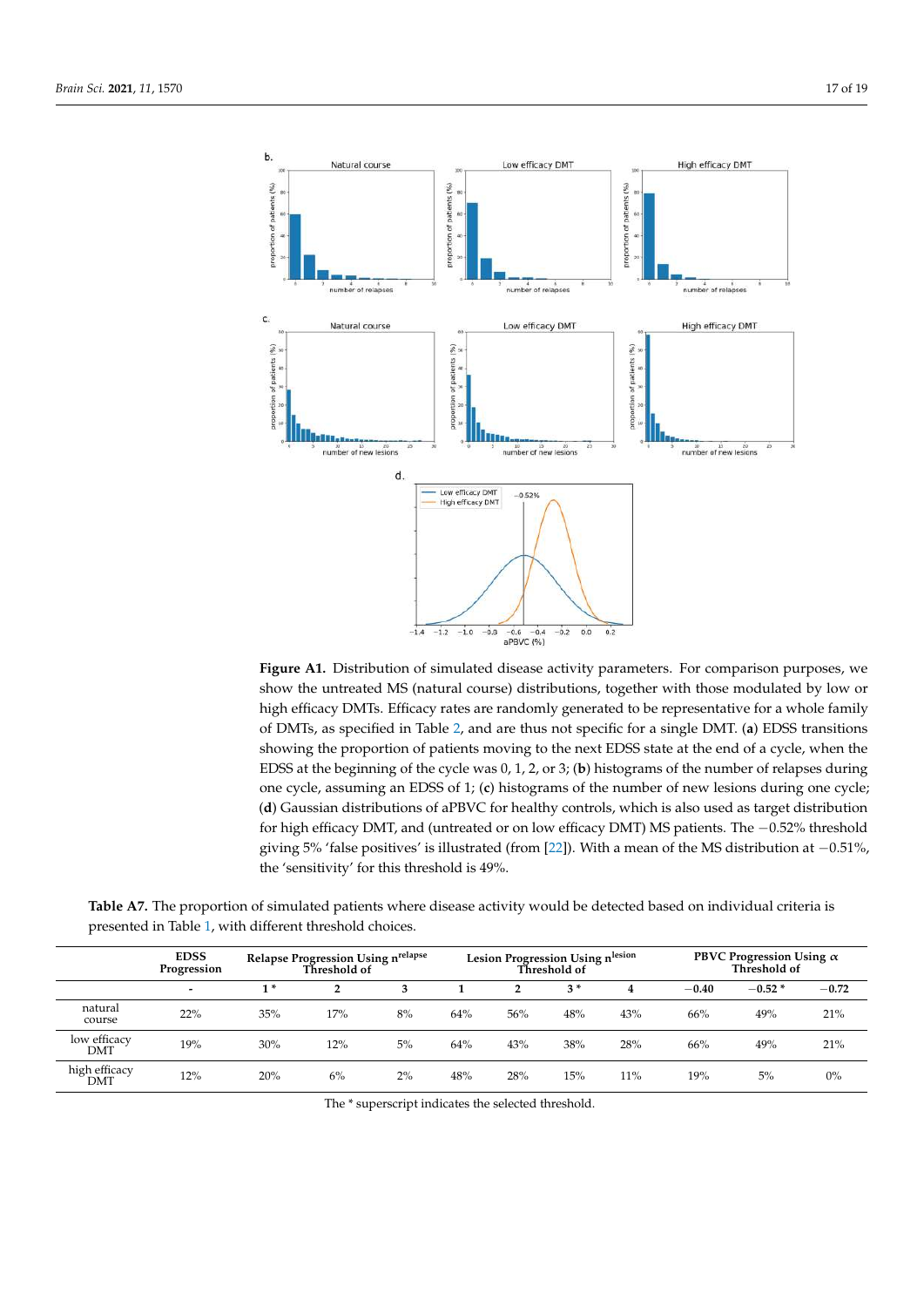# **References**

- <span id="page-17-0"></span>1. Costello, K.; Halper, J.; Kalb, R.; Skutnik, L.; Rapp, R. *The Use of Disease-Modifying Therapies in Multiple Sclerosis, Principles and Current Evidence—A Consensus Paper by the Multiple Sclerosis Coalition*; The Multiple Sclerosis Coalition: Hackensack, NJ, USA, 2019; Available online: <https://ms-coalition.org/the-use-of-disease-modifying-therapies-in-multiple-sclerosis-updated/> (accessed on 10 October 2021).
- <span id="page-17-1"></span>2. Giovannoni, G.; Butzkueven, H.; Dhib-Jalbut, S.; Hobart, J.; Kobelt, G.; Pepper, G.; Sormani, M.P.; Thalheim, C.; Traboulsee, A.; Vollmer, T. Brain Health: Time Matters in Multiple Sclerosis. *Mult. Scler. Relat. Disord.* **2016**, *9* (Suppl. 1), S5–S48. [\[CrossRef\]](http://doi.org/10.1016/j.msard.2016.07.003)
- <span id="page-17-2"></span>3. University of California, San Francisco MS-EPIC Team; Cree, B.A.C.; Hollenbach, J.A.; Bove, R.; Kirkish, G.; Sacco, S.; Caverzasi, E.; Bischof, A.; Gundel, T.; Zhu, A.H.; et al. Silent Progression in Disease Activity-Free Relapsing Multiple Sclerosis. *Ann. Neurol.* **2019**, *85*, 653–666. [\[CrossRef\]](http://doi.org/10.1002/ana.25463) [\[PubMed\]](http://www.ncbi.nlm.nih.gov/pubmed/30851128)
- <span id="page-17-3"></span>4. Rosenkrantz, A.B.; Duszak, R.; Babb, J.S.; Glover, M.; Kang, S.K. Discrepancy Rates and Clinical Impact of Imaging Secondary Interpretations: A Systematic Review and Meta-Analysis. *J. Am. Coll. Radiol.* **2018**, *15*. [\[CrossRef\]](http://doi.org/10.1016/j.jacr.2018.05.037) [\[PubMed\]](http://www.ncbi.nlm.nih.gov/pubmed/30031614)
- <span id="page-17-4"></span>5. Van Hecke, W.; Costers, L.; Descamps, A.; Ribbens, A.; Nagels, G.; Smeets, D.; Sima, D.M. A Novel Digital Care Management Platform to Monitor Clinical and Subclinical Disease Activity in Multiple Sclerosis. *Brain Sci.* **2021**, *11*, 1171. [\[CrossRef\]](http://doi.org/10.3390/brainsci11091171) [\[PubMed\]](http://www.ncbi.nlm.nih.gov/pubmed/34573193)
- <span id="page-17-5"></span>6. Erbayat Altay, E.; Fisher, E.; Jones, S.E.; Hara-Cleaver, C.; Lee, J.-C.; Rudick, R.A. Reliability of Classifying Multiple Sclerosis Disease Activity Using Magnetic Resonance Imaging in a Multiple Sclerosis Clinic. *JAMA Neurol.* **2013**, *70*, 338–344. [\[CrossRef\]](http://doi.org/10.1001/2013.jamaneurol.211)
- <span id="page-17-6"></span>7. Wang, W.; van Heerden, J.; Tacey, M.A.; Gaillard, F. Neuroradiologists Compared with Non-Neuroradiologists in the Detection of New Multiple Sclerosis Plaques. *AJNR Am. J. Neuroradiol.* **2017**, *38*, 1323–1327. [\[CrossRef\]](http://doi.org/10.3174/ajnr.A5185)
- <span id="page-17-7"></span>8. Adelman, G.; Rane, S.G.; Villa, K.F. The Cost Burden of Multiple Sclerosis in the United States: A Systematic Review of the Literature. *J. Med. Econ.* **2013**, *16*, 639–647. [\[CrossRef\]](http://doi.org/10.3111/13696998.2013.778268)
- 9. Chen, A.Y.; Chonghasawat, A.O.; Leadholm, K.L. Multiple Sclerosis: Frequency, Cost, and Economic Burden in the United States. *J. Clin. Neurosci.* **2017**, *45*, 180–186. [\[CrossRef\]](http://doi.org/10.1016/j.jocn.2017.06.005) [\[PubMed\]](http://www.ncbi.nlm.nih.gov/pubmed/28676312)
- <span id="page-17-8"></span>10. Owens, G.M.; Olvey, E.L.; Skrepnek, G.H.; Pill, M.W. Perspectives for Managed Care Organizations on the Burden of Multiple Sclerosis and the Cost-Benefits of Disease-Modifying Therapies. *J. Manag. Care Pharm.* **2013**, *19*, S41–S53. [\[CrossRef\]](http://doi.org/10.18553/jmcp.2013.19.s1.S41) [\[PubMed\]](http://www.ncbi.nlm.nih.gov/pubmed/23383732)
- <span id="page-17-9"></span>11. Hult, K.J. Measuring the Potential Health Impact of Personalized Medicine: Evidence from MS Treatments. In *Economic Dimensions of Personalized and Precision Medicine*; Berndt, E.R., Goldman, D.P., Rowe, J.W., Eds.; National Bureau of Economic Research; University of Chicago Press: Chicago, IL, USA, 2019.
- <span id="page-17-10"></span>12. Furneri, G.; Santoni, L.; Ricella, C.; Prosperini, L. Cost-Effectiveness Analysis of Escalating to Natalizumab or Switching among Immunomodulators in Relapsing-Remitting Multiple Sclerosis in Italy. *BMC Health Serv. Res.* **2019**, *19*, 436. [\[CrossRef\]](http://doi.org/10.1186/s12913-019-4264-1)
- <span id="page-17-18"></span>13. Chirikov, V.; Ma, I.; Joshi, N.; Patel, D.; Smith, A.; Giambrone, C.; Cornelio, N.; Hashemi, L. Cost-Effectiveness of Alemtuzumab in the Treatment of Relapsing Forms of Multiple Sclerosis In The United States and Societal Spillover Effects. *Value Health* **2017**, *20*, A722. [\[CrossRef\]](http://doi.org/10.1016/j.jval.2017.08.1942)
- <span id="page-17-11"></span>14. Gani, R.; Giovannoni, G.; Bates, D.; Kemball, B.; Hughes, S.; Kerrigan, J. Cost-Effectiveness Analyses of Natalizumab (Tysabri) Compared with Other Disease-Modifying Therapies for People with Highly Active Relapsing-Remitting Multiple Sclerosis in the UK. *Pharmacoeconomics* **2008**, *26*, 617–627. [\[CrossRef\]](http://doi.org/10.2165/00019053-200826070-00008) [\[PubMed\]](http://www.ncbi.nlm.nih.gov/pubmed/18563952)
- <span id="page-17-12"></span>15. Kaunzner, U.W.; Gauthier, S.A. MRI in the Assessment and Monitoring of Multiple Sclerosis: An Update on Best Practice. *Ther. Adv. Neurol. Disord.* **2017**, *10*, 247–261. [\[CrossRef\]](http://doi.org/10.1177/1756285617708911) [\[PubMed\]](http://www.ncbi.nlm.nih.gov/pubmed/28607577)
- <span id="page-17-13"></span>16. Tremlett, H.; Zhao, Y.; Rieckmann, P.; Hutchinson, M. New Perspectives in the Natural History of Multiple Sclerosis. *Neurology* **2010**, *74*, 2004–2015. [\[CrossRef\]](http://doi.org/10.1212/WNL.0b013e3181e3973f) [\[PubMed\]](http://www.ncbi.nlm.nih.gov/pubmed/20548045)
- <span id="page-17-14"></span>17. Institute for Clinical and Economic Review and California Technology Assessment Forum. *Disease-Modifying Therapies for Relapsing-Remitting and Primary-Progressive Multiple Sclerosis: Effectiveness and Value: Final Evidence Report*; Institute for Clinical and Economic Review: Boston, MA, USA, 2017. Available online: <http://resource.nlm.nih.gov/101704699> (accessed on 10 October 2021).
- <span id="page-17-15"></span>18. Dahan, A.; Wang, W.; Gaillard, F. Computer-Aided Detection Can Bridge the Skill Gap in Multiple Sclerosis Monitoring. *J. Am. Coll. Radiol.* **2018**, *15*, 93–96. [\[CrossRef\]](http://doi.org/10.1016/j.jacr.2017.06.030)
- 19. Galletto Pregliasco, A.; Collin, A.; Guéguen, A.; Metten, M.A.; Aboab, J.; Deschamps, R.; Gout, O.; Duron, L.; Sadik, J.C.; Savatovsky, J.; et al. Improved Detection of New MS Lesions during Follow-Up Using an Automated MR Coregistration-Fusion Method. *AJNR Am. J. Neuroradiol.* **2018**, *39*, 1226–1232. [\[CrossRef\]](http://doi.org/10.3174/ajnr.A5690) [\[PubMed\]](http://www.ncbi.nlm.nih.gov/pubmed/29880479)
- 20. van Heerden, J.; Rawlinson, D.; Zhang, A.M.; Chakravorty, R.; Tacey, M.A.; Desmond, P.M.; Gaillard, F. Improving Multiple Sclerosis Plaque Detection Using a Semiautomated Assistive Approach. *AJNR Am. J. Neuroradiol.* **2015**, *36*, 1465–1471. [\[CrossRef\]](http://doi.org/10.3174/ajnr.A4375) [\[PubMed\]](http://www.ncbi.nlm.nih.gov/pubmed/26089318)
- <span id="page-17-16"></span>21. Zopfs, D.; Laukamp, K.R.; Paquet, S.; Lennartz, S.; Pinto Dos Santos, D.; Kabbasch, C.; Bunck, A.; Schlamann, M.; Borggrefe, J. Follow-up MRI in Multiple Sclerosis Patients: Automated Co-Registration and Lesion Color-Coding Improves Diagnostic Accuracy and Reduces Reading Time. *Eur. Radiol.* **2019**, *29*, 7047–7054. [\[CrossRef\]](http://doi.org/10.1007/s00330-019-06273-x) [\[PubMed\]](http://www.ncbi.nlm.nih.gov/pubmed/31201526)
- <span id="page-17-17"></span>22. De Stefano, N.; Stromillo, M.L.; Giorgio, A.; Bartolozzi, M.L.; Battaglini, M.; Baldini, M.; Portaccio, E.; Amato, M.P.; Sormani, M.P. Establishing Pathological Cut-Offs of Brain Atrophy Rates in Multiple Sclerosis. *J. Neurol. Neurosurg. Psychiatry* **2016**, *87*, 93–99. [\[CrossRef\]](http://doi.org/10.1136/jnnp-2014-309903) [\[PubMed\]](http://www.ncbi.nlm.nih.gov/pubmed/25904813)